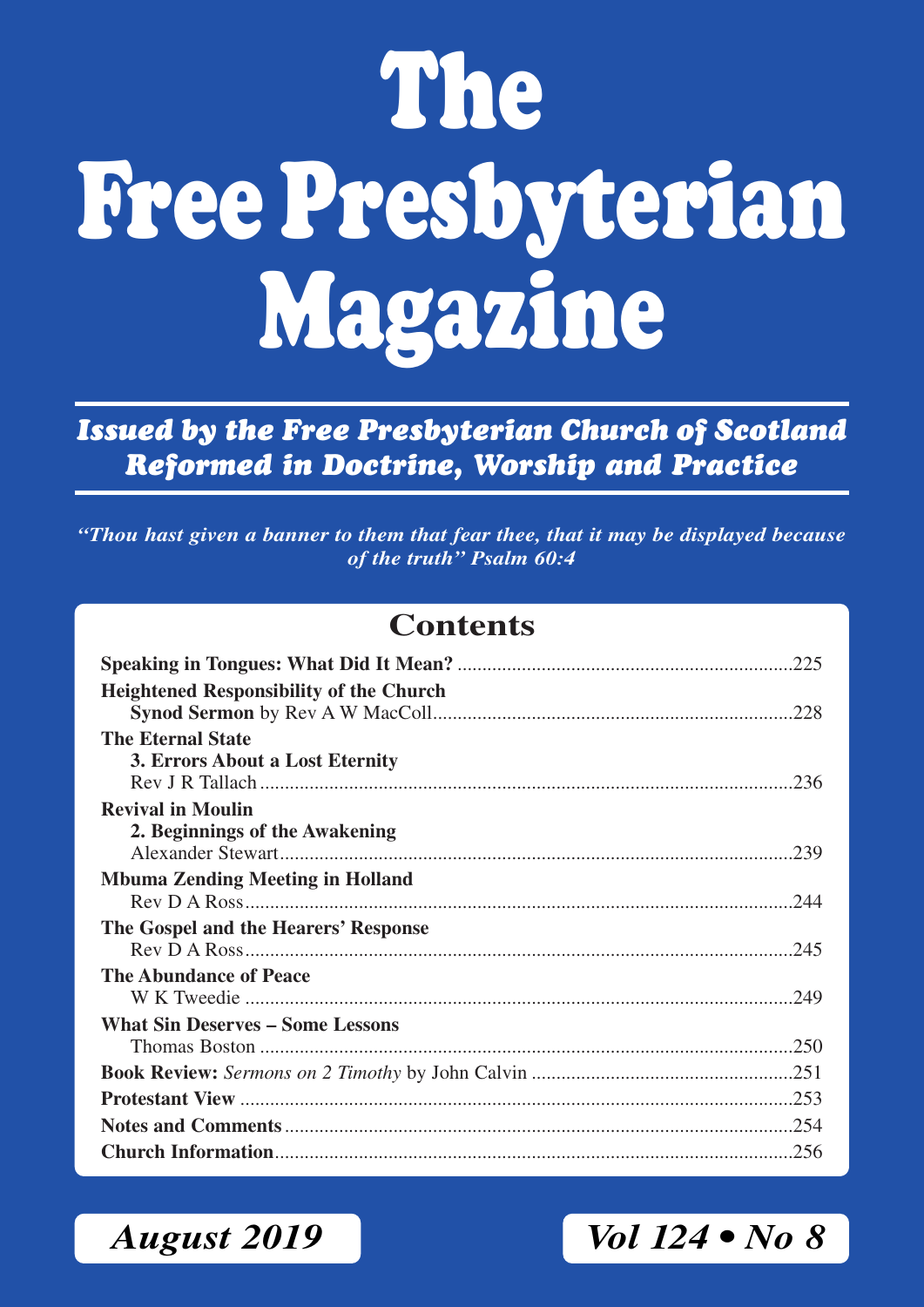### **The Free Presbyterian Church of Scotland**

**Moderator of Synod:** Rev R MacLeod, 4 Laurel Park Close, Glasgow, G13 1RD; tel: 0141 954 3759.

**Clerk of Synod:** Rev K M Watkins BA, F P Manse, Ferry Road, Leverburgh, Isle of Harris, HS5 3UA; tel: 01859 520271; e-mail: kmwatkins@fpchurch.org.uk.

**Assistant Clerk:** Rev A W MacColl MA PhD, F P Manse, Swainbost, HS2 0TA; tel: 01851 810228.

**General Treasurer:** Mr W Campbell, 133 Woodlands Road, Glasgow, G3 6LE; tel: 0141 332 9283, fax 0141 332 4271, e-mail: wc.fpchurch@btconnect.com.

**Law Agents:** Brodies LLP, 15 Atholl Crescent, Edinburgh, EH3 8AH; tel: 0131 228 3777.

#### **Clerks to Presbyteries:**

**Northern:** Rev D W B Somerset BSc DPhil, 18 Carlton Place, Aberdeen, AB15 4BQ; tel: 01224 645250.

**Southern:** Rev D Campbell MA, 35B Barnton Avenue West, Edinburgh EH4 6DF; tel: 0131 312 8227.

**Western:** Rev D A Ross, F P Manse, Laide, IV22 2NB; tel: 01445 731340.

**Outer lsles:** Rev J B Jardine BD, F P Manse, Tarbert, Isle of Harris, HS3 3DF; tel: 01859 502253.

**Asia Pacific:** Rev G B Macdonald BSc, 60 Hamilton St, Riverstone, NSW 2765; tel. 02 9627 3408.

**Zimbabwe**: Rev S Khumalo, Stand No 56004, Mazwi Road, Lobengula, PO Magwegwe, Bulawayo; tel: 00263 9407131.

**Zimbabwe Mission Office:** 9 Robertson Street, Parkview, Bulawayo; tel: 002639 62636, fax: 002639 61902, e-mail: fpchurchheadoffice@gmail.com.

#### **Residential Care Homes:**

Ballifeary House, 14 Ness Walk, Inverness, IV3 5SQ; tel: 01463 234679.

Leverburgh Residential Care Home, Ferry Road, Leverburgh, Isle of Harris, HS5 3UA; tel: 01859 520296.

**Website of the Free Presbyterian Church of Scotland:** www.fpchurch.org.uk.

### **The Free Presbyterian Magazine**

Published by The Free Presbyterian Church of Scotland (Scottish Charity Number SC003545). Subscriptions and changes of address to be sent to the General Treasurer, Mr W Campbell, 133 Woodlands Road, Glasgow, G3 6LE; tel: 0141 332 9283. The subscription year begins in January. Prices are on back cover. One month's notice is required for change of address. Queries about delivery of the magazines should be sent to the General Treasurer, not the printer.

**Editor:** Rev K D Macleod BSc, 11 Auldcastle Road, Inverness, IV2 3PZ. Tel: 01463 712872; e-mail: kdmacleod@gmail .com. Unsigned articles are by the Editor.

**Editorial Board:** The Editor, Mr F R Daubney, Rev A W MacColl, Rev D W B Somerset.

**Deadline for sending material to the Editor:** The beginning of the month previous to publication.

**The Gaelic Supplement** (quarterly): Editor: Rev A W MacColl MA PhD, F P Manse, Swainbost, Isle of Lewis, HS2 0TA. Available free on request.

**Youth Magazine:** *The Young People's Magazine*. Editor: Rev K D Macleod BSc.

### **Communions**

**January:** *First Sabbath:* Nkayi; *Fourth:* Auckland, Inverness, New Canaan.

**February:** *Second Sabbath:* Dingwall; *Third:* Stornoway; Carterton; *Fourth:* Zenka.

**March:** *First Sabbath:* Sydney, Tarbert; *Second:* Ness, Portree; *Third:* Halkirk, Kyle of Lochalsh; *Fourth:* Barnoldswick, *Fifth:* Ingwenya, North Tolsta.

**April:** *First Sabbath:* Laide; *Second:* Chesley, Maware, Staffin; *Third:* Gisborne; *Fourth***:** Glasgow, Mbuma.

**May:** *First Sabbath:* Aberdeen, Donsa, Leverburgh, London; *Second:* Achmore; *Third:* Edinburgh, Scourie; *Fourth***:** Chiedza.

**June:** *First Sabbath:* Perth, Grafton, Shieldaig; *Second:* Nkayi, North Uist, Santa Fe; *Third:* Lochcarron, Uig; *Fourth:*  Bulawayo, Gairloch; *Fifth:* Inverness.

**July:** *First Sabbath:* Beauly; *Second:* Bonar Bridge, Staffin, Vancouver; *Third:* Applecross, Auckland, Fort William; *Fourth:* Cameron, Vatten.

**August:** *First Sabbath:* Dingwall; *Second:* New Canaan, Somakantana; *Third:* Laide; *Fourth:* Farr, Stornoway, Zenka.

**September:** *First Sabbath:* Chesley, Sydney, Ullapool; *Second:* Halkirk, Munaka, Portree; *Third:* Tarbert; *Fourth:* Aberdeen, Barnoldswick; *Fifth:* Ingwenya.

**October:** *First Sabbath:* Dornoch, Grafton, Lochcarron, North Tolsta; *Second:* Gairloch; *Third:* London, Odessa; *Fourth:* Edinburgh, Gisborne, Mbuma.

**November:** *First Sabbath:* Leverburgh; *Second:* Glasgow; *Third:* Chiedza, Singapore.

**December:** *Third Sabbath*: Bulawayo, Santa Fe, Tauranga.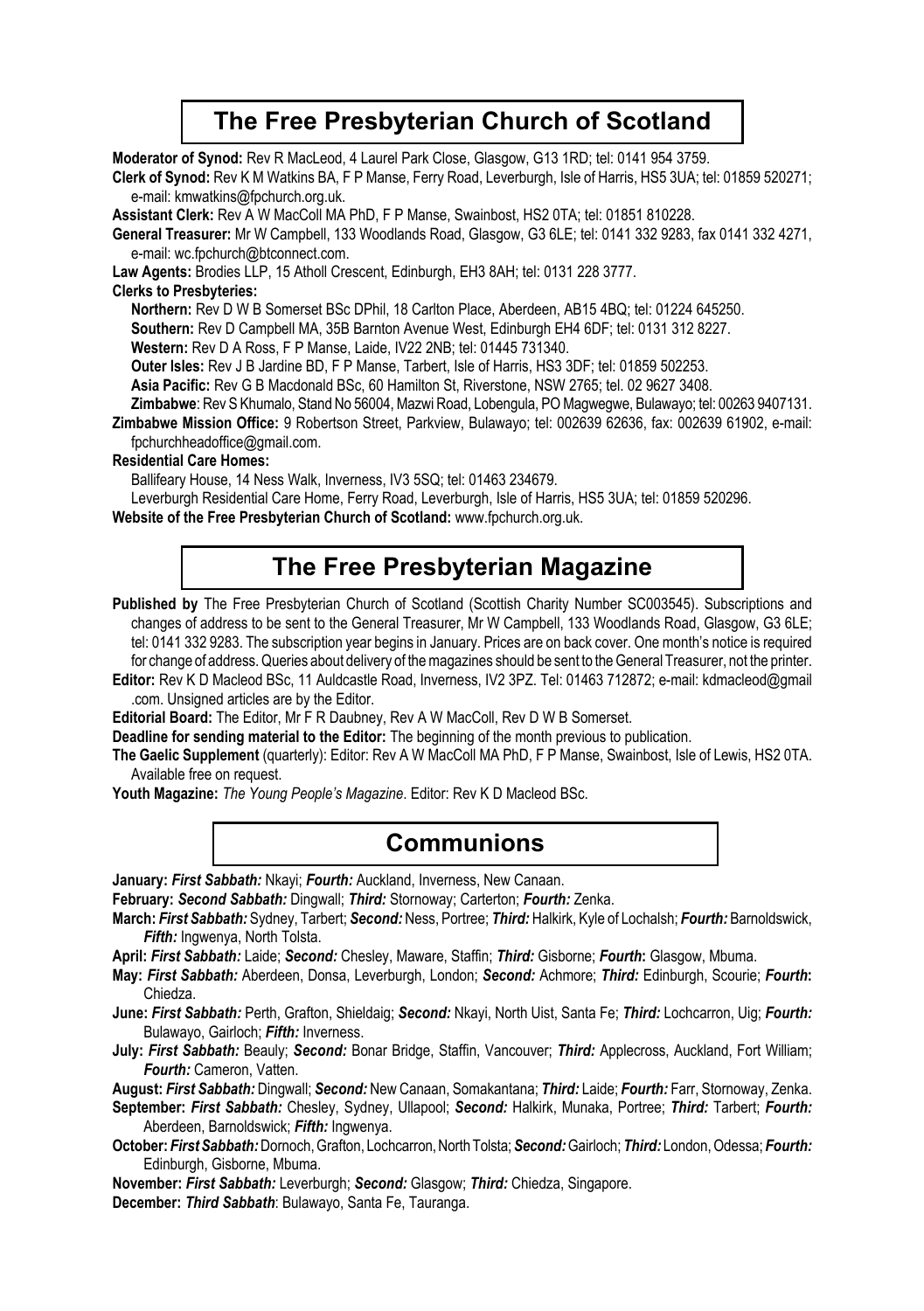# **The**

# **Free Presbyterian Magazine**

Volume 124 August 2019 Number 8

# **Speaking in Tongues: What Did It Mean?**

The Lord Jesus had finished His work in this world. He had offered Himself on the cross as a living sacrifice to satisfy divine justice. On the third day He had risen again. And then He had ascended to heaven, leaving His disciples to wait for the promised outpouring of the Holy Spirit.

That promise was fulfilled on the Day of Pentecost, when "suddenly there came a sound from heaven as of a rushing mighty wind, and it filled all the house where they were sitting. And there appeared unto them cloven tongues like as of fire, and it sat upon each of them. And they were all filled with the Holy Ghost, and began to speak with other tongues, as the Spirit gave them utterance" (Acts 2:2-4). The result was that those who had come from many areas around the Mediterranean to Jerusalem, for the feast of Pentecost, could understand in their own languages what the disciples said about "the wonderful works of God".

What did it mean? some asked in amazement. Others, in mockery, suggested that the disciples were drunk. Peter, in response, insisted that they were not drunk, especially as it was early in the day. And he asserted that what they had experienced was in fulfilment of Old Testament Scripture – of Joel's prophecy in particular – from which Peter quoted (Acts 2:17-21). Then he went on to make three important points about Jesus.

*First*, he told the people, Jesus was "a man *approved of God* among you by miracles and wonders and signs". The Jews had seen Jesus perform many wonders – including healing all kinds of diseases and even raising people from the dead – which made it plain that He was no ordinary man. God was attesting Him as the Messiah, the "Anointed One", whose coming had been prophesied in the Old Testament. So He had every right to claim that the words, "The Lord hath anointed Me to preach good tidings unto the meek" (Is 61:1, Lk 4:18), were fulfilled in Him. He could claim too that the words, spoken by God the Father in Psalm 2:7, "Thou art My Son", were likewise fulfilled in Him and therefore that He was Himself divine.

The *second* point is that this wonderful Person, who performed so many miracles, *suffered and died*. Peter declared to the people that they had taken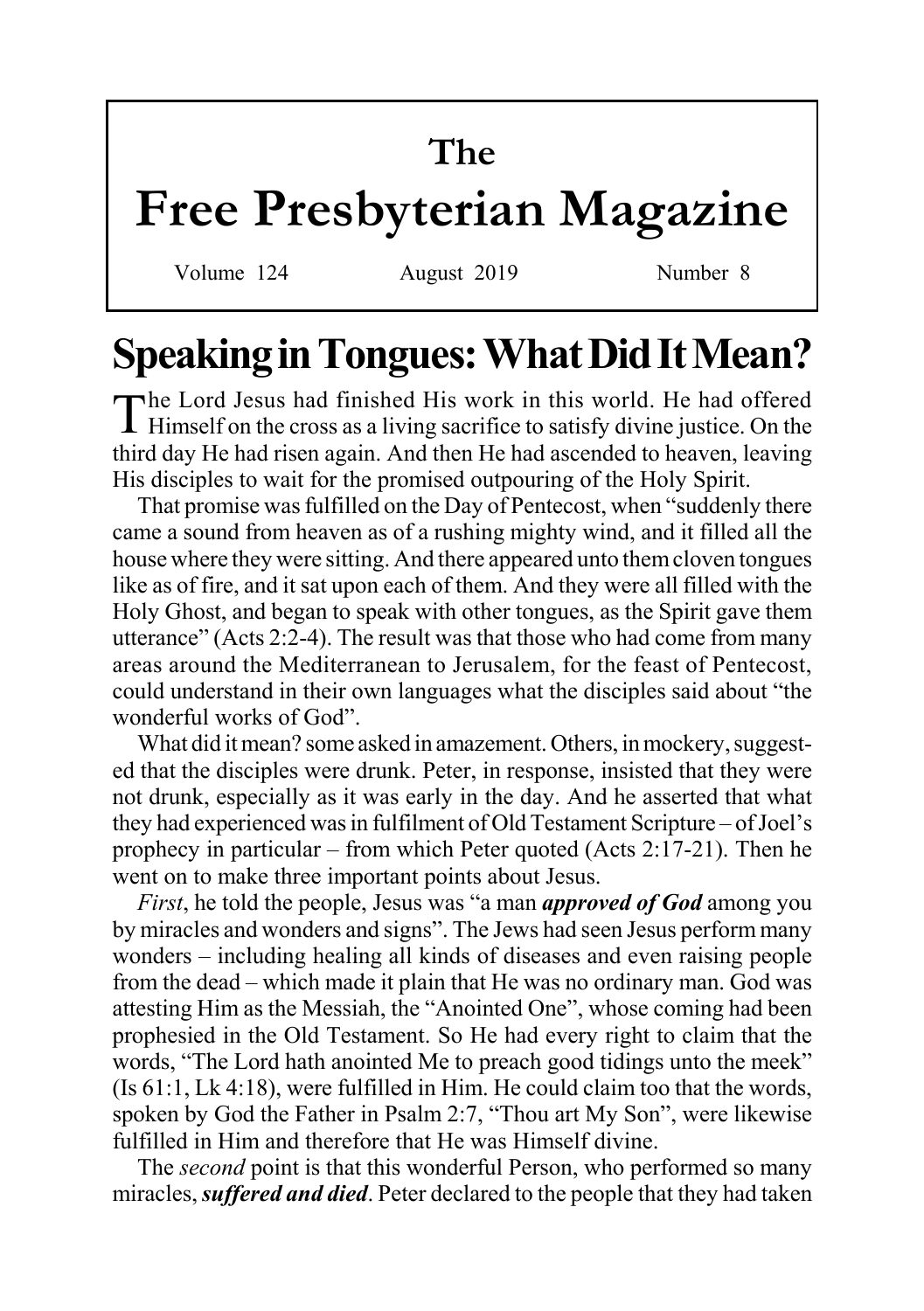Jesus, and "by wicked hands" had "crucified and slain" Him; yet that He was "delivered by the determinate counsel and foreknowledge of God". It was obvious that One "approved of God" must have been holy and therefore, if He was put to death, it must have been by "wicked hands". We are told that "the chief priests had delivered Him for envy" (Mk 15:10). And when the people in the crowd cried, "Crucify Him, crucify Him", they were wickedly rejecting all the evidence showing that He had been approved by God – which they did in the face of the three-times-repeated testimony of Pilate, the Roman Governor, "What evil hath He done? I have found no cause of death in Him" (Lk 23:22).

Matthew Henry comments, "As the people's act . . . it was an act of prodigious sin and folly; it was fighting against God to persecute One whom He approved as the darling of heaven; and fighting against their own mercies to persecute One that was the greatest blessing of this earth. Neither God designing it from eternity, nor His bringing good out of it to eternity, would in the least excuse their sin; for it was their voluntary act . . . from a principle morally evil."

It is beyond the power of the human mind to understand how those who were involved in the trial and crucifixion of the Saviour could be condemned for their wickedness while they acted according to "the determinate counsel and foreknowledge of God". We must rest content with the fact that both truths have been revealed in the Word of God, which is absolutely trustworthy. Pilate was still personally responsible for giving the command to crucify Jesus, as was every individual in the crowd who called for His death. Similarly it was said of Judas: "Truly the Son of man goeth, as it was determined: but woe unto that man by whom He is betrayed!" (Lk 22:22). God had an unchangeable purpose to bring about the salvation of a vast multitude of sinners, and those wicked hands were instruments that He used in doing so. When Christ Jesus came to save sinners, there was no sin *in* Him, but there was sin *on* Him – the guilt of those whom it was the divine purpose to save. He took that guilt and bore it away, having suffered its wages, for "the wages of sin is death".

It was obvious to all that were around the cross that Jesus suffered in weakness and shame; yet He was in control of everything that took place there. He was the High Priest who offered up Himself as the sacrifice which was to satisfy divine justice fully, for the sins of all those sinners whom He represented in His whole redemptive work on earth.

In his Gospel, John records several of the miracles that Jesus did, which He performed by *His own* authority – unlike any prophet or apostle. Then almost at the end of his Gospel, John tells us: "Many other signs truly did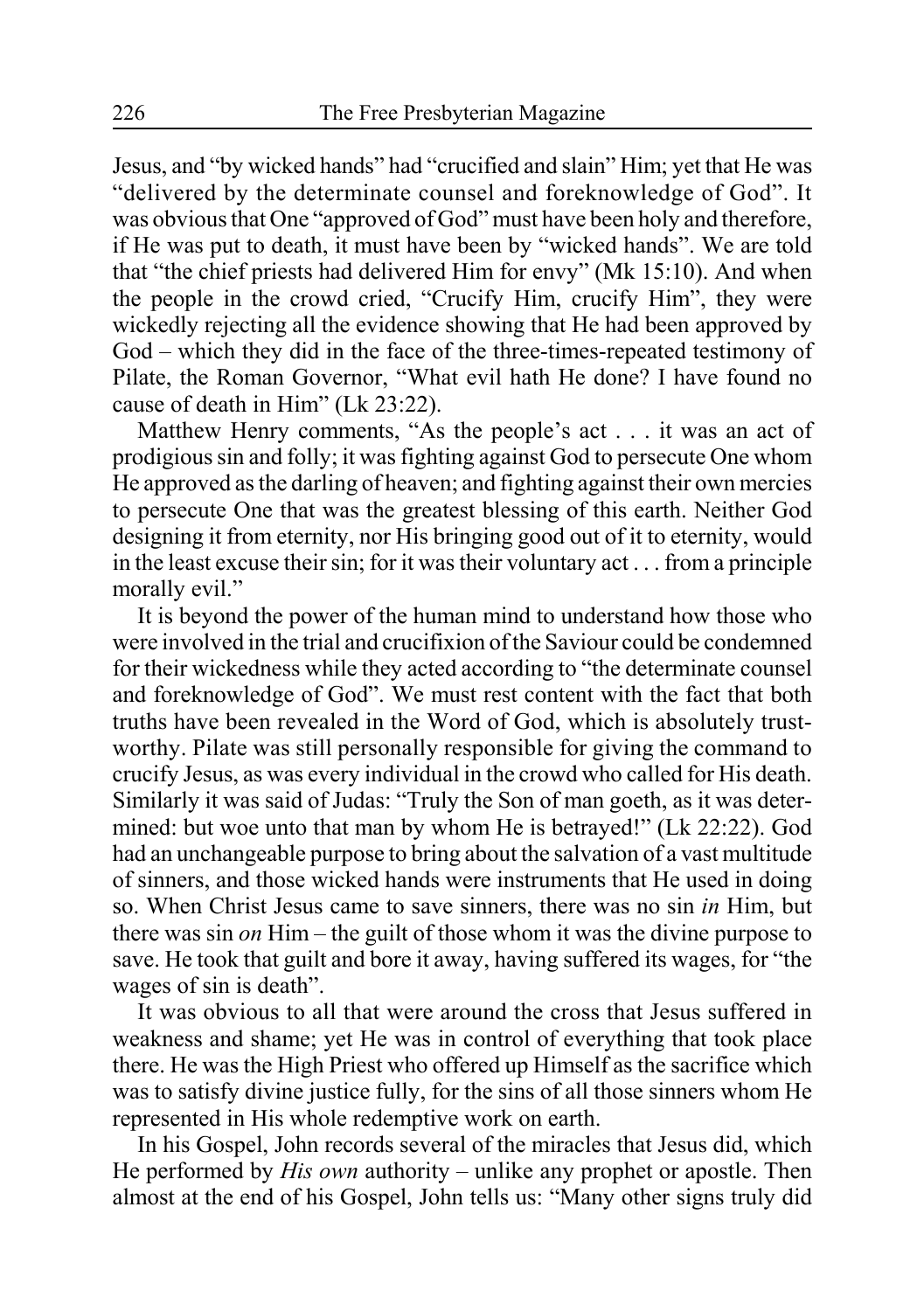Jesus in the presence of His disciples, which are not written in this book"; at once he adds, "But these are written, that ye might believe that Jesus is the Christ, the Son of God; and that believing ye might have life through His name" (Jn 20:30,31).

Especially when we take all four Gospels into consideration, we have an abundance of evidence that Jesus was able to perform miracles, which demonstrated that He was the One that God His Father had appointed as the Messiah and that His death, when properly considered, cast no doubt on that appointment. Rather, this was how God's purpose for the salvation of sinners was to be brought about in a way consistent with His justice. And the whole revelation that we have been given in Scripture – and these points in particular – places on us a responsibility to believe in Jesus as the divinely-appointed Saviour of sinners like us. He is altogether suited to us in our need, and we are to trust in Him for the salvation of our guilty souls.

Peter's *third* point is that *God raised up Jesus*, "having loosed the pains of death: because it was not possible that He should be holden of it". The resurrection was a sign that Jesus Christ's sacrifice of Himself was accepted. He had fully paid the price for man's redemption; there was no sin remaining on Him, and so death could not hold Him any longer. There was now a free salvation for sinners, and Peter and the other disciples could call them to repent – to turn from sin to God and to holiness, because of Christ and what He had done as the substitute for transgressors of God's law. As Peter told the people, the disciples were witnesses to the fact that Jesus had risen from the dead, and it was He – now exalted to heaven – who had poured out the Holy Spirit, who had made them able to speak in other tongues.

His miracles authenticated Jesus as the Messiah; so the miraculous power to speak in other tongues authenticated the disciples as preachers of the risen Christ. These signs and wonders have been recorded in Scripture and, now that Scripture is complete, the gospel message needs no further authentication. We need not look for further miracles today; yet the supernatural working of the Holy Spirit in the hearts and lives of sinners is a sign of the authority of the gospel message as proclaimed by Christ's ambassadors until the end of time. As they proclaim the truths of the gospel – summed up in the words: "This is a faithful saying, and worthy of all acceptation, that Christ Jesus came into the world to save sinners"  $(1 \text{ Tim } 1:15)$  – every hearer should feel the responsibility to believe in this crucified and risen Saviour, for the gospel is "made known to all nations for the *obedience* of faith" (Rom 16:26). And having trusted in Him, believers are to go on in obedience to King Jesus, who orders all their circumstances for their good, and in sincere worship of Him as the One who died for them and rose again.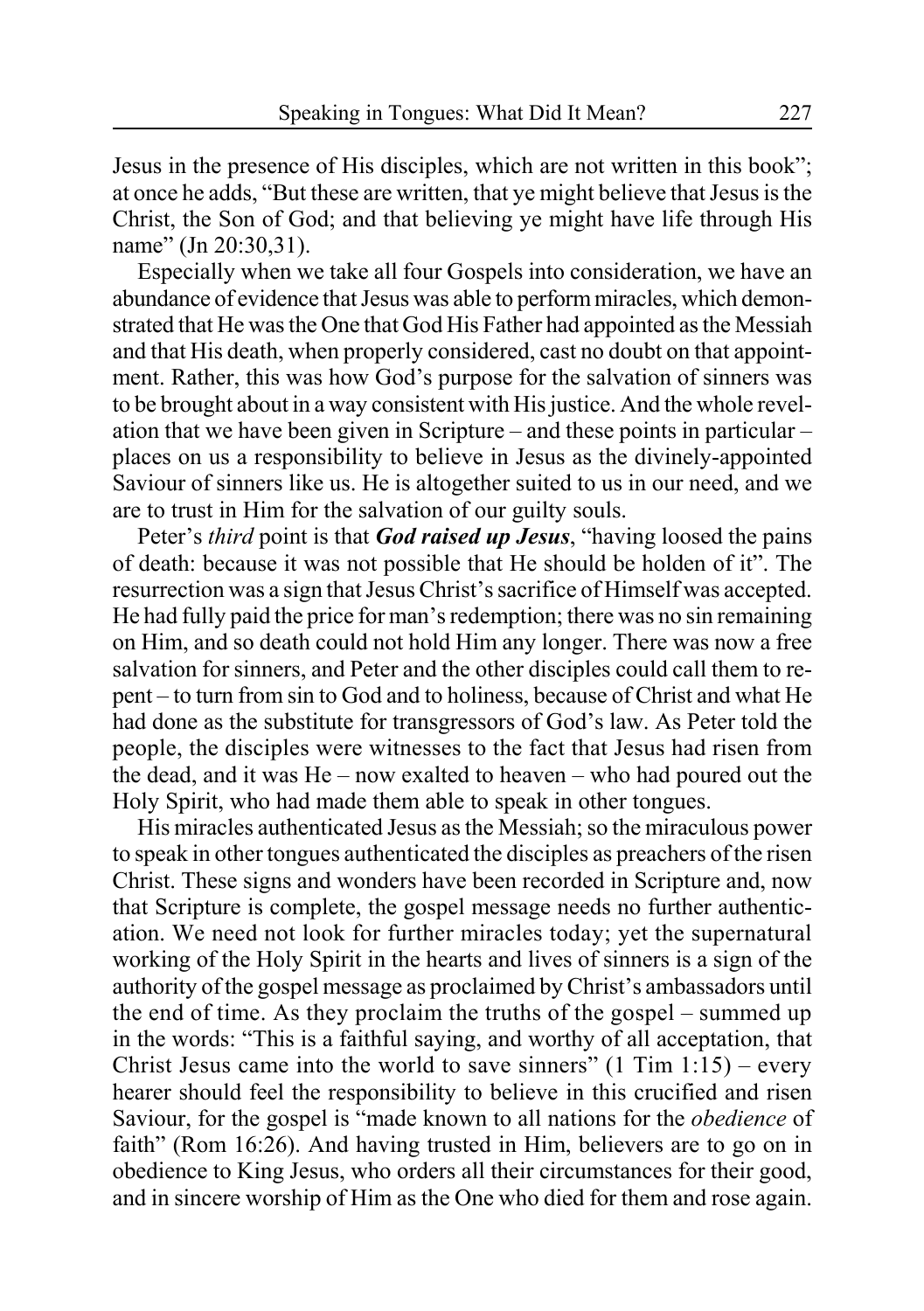# **Heightened Responsibility of the Church1**

**Synod Sermon by** *Rev A W MacColl*

Luke 12:48. *For unto whomsoever much is given, of him shall be much required: and to whom men have committed much, of him they will ask the more.*

 $\forall$ hrist's words here apply to all who hear them, but they have a particular reference to those who have a privileged position in the household of faith. In Matthew's Gospel they refer to the end of the world; the Saviour warned the disciples about being prepared for that great and notable day of the Lord. We learn here that the whole activity of the New Testament Church is to be seen in light of His second coming: "Ye yourselves like unto men that wait for their lord, when he will return from the wedding; that when he cometh and knocketh, they may open unto him immediately" (v 36). Christ's physical presence is no longer with the Church on earth, but His spiritual presence is promised always and He is coming again.

A very searching point arises here from the words of our text: Are we not clearly taught that the more privileges are given to anyone, the more will be required when the Lord returns. It is a principle of heightened responsibility. The greater the privileges, the greater the responsibility.

We would seek to consider: *first*, the Lord's household and its privileges; *second*, what will be required of those who have those privileges; *third*, how the Lord will deal with those who are so privileged.

**1. The Lord's household and its privileges.** The Church of God is represented under many figures in the Word of God; in this chapter it is represented as a Kingdom: "Fear not, little flock; for it is your Father's good pleasure to give you the kingdom" (Lk 12:32). That is the culmination of all the Lord's gracious dealings with His Church: to inherit the Kingdom prepared from the foundation of the world. But in this parable of the faithful and the unfaithful stewards, the Church is pictured as a great household.

The first thing is that there cannot be a household without a house to dwell in, and that is what we have in the Church of God. The Spirit of the Lord told Ezekiel to show Israel the form of the house, its goings out and its comings in. When they had repented, they were spiritually able to appreciate the beauty and the glory of the Lord's house, His worship, His ordinances, and we likewise must have the highest view of God's house, His Church.

The Apostle Paul beautifully describes the Church of God, speaking of the Gentiles brought into the household: "Ye are no more strangers and foreigners, but fellow citizens with the saints, and of the household of God; and are built upon the foundation of the apostles and prophets, Jesus Christ Himself <sup>1</sup>The sermon preached at the opening of the meetings of Synod in May 2019.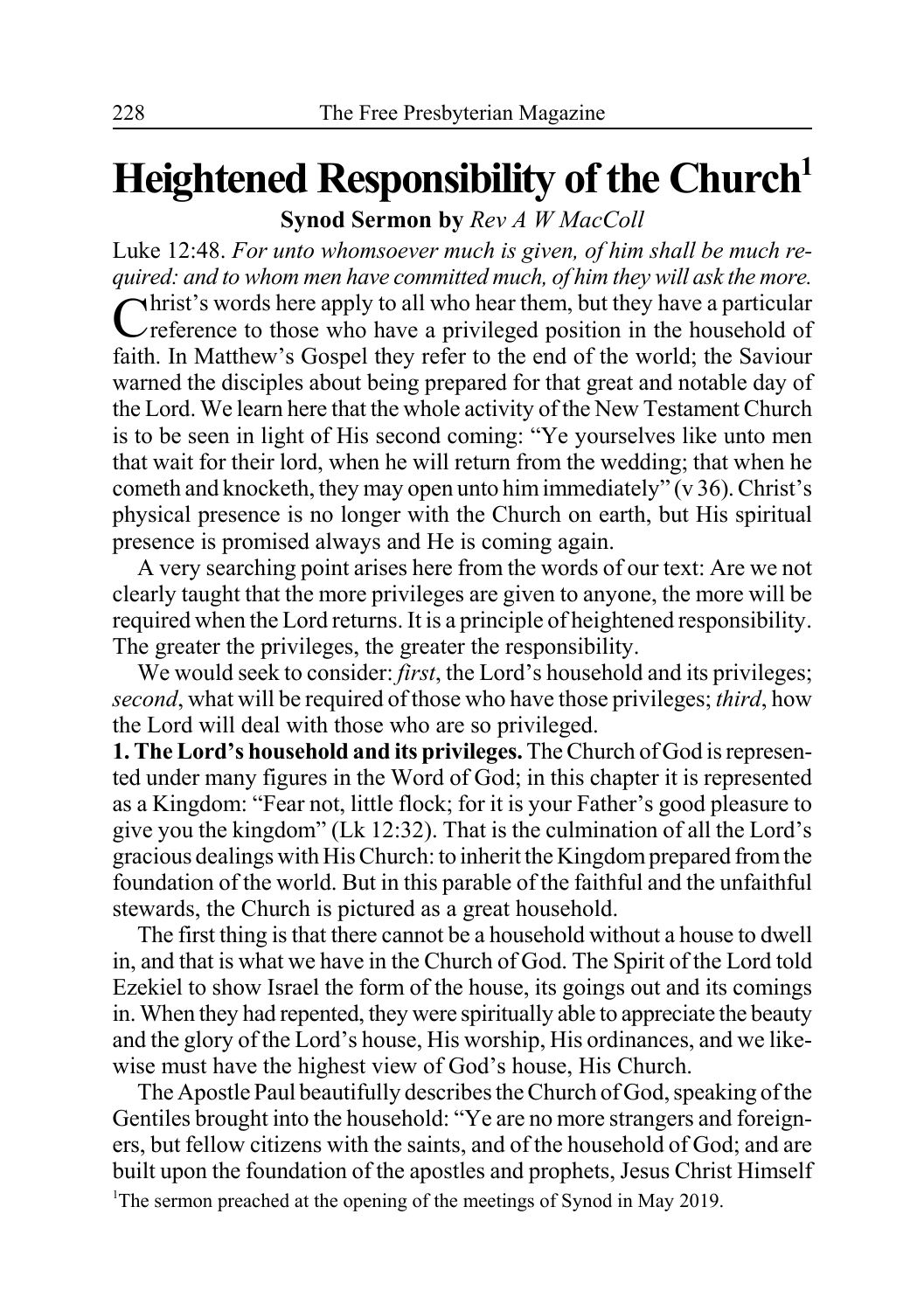being the chief corner stone; in whom all the building fitly framed together groweth unto an holy temple in the Lord: in whom ye also are builded together for an habitation of God through the Spirit" (Eph 2:19-22).

The Church of God is seen there as a great house. All the stones in the house are related to the great corner stone that is Jesus Christ; "other foundation can no man lay than that is laid". The doctrine of Christ set forth in the Word of God is the foundation of the Church of God, the foundation of truth. Everything in this house ought to be founded on the principle that Christ, the King and Head of the Church, has spoken through His Word.

Christ, the personal and eternal Word of God, received the Word to be revealed to the Church, every jot and tittle that would be written in time. "As for Me, this is My covenant with them, saith the Lord; My spirit that is upon thee, and My words which I have put in thy mouth, shall not depart out of thy mouth, nor out of the mouth of thy seed, nor out of the mouth of thy seed's seed, saith the Lord, from henceforth and for ever" (Is 59:21). Again He said, "I have not spoken of myself; but the Father which sent Me, He gave Me a commandment, what I should say, and what I should speak. And I know that His commandment is life everlasting: whatsoever I speak therefore, even as the Father said unto Me, so I speak" (Jn 12:49-50).

It flows to the Church through the Mediator, because Christ received the Word of God for the Church. Christ, the great prophet of the Church, is there speaking through His Holy Spirit. The authority of the Bible lies in Christ Himself, the author of it. "All scripture is given by inspiration of God, and is profitable for doctrine, for reproof, for correction, for instruction in righteousness: that the man of God may be perfect, throughly furnished unto all good works" (2 Tim 3:16-17).

Everything in the house must follow the Master's instructions. The Church's duty is to preserve and teach the Word, to base everything in its activities and worship – including its discipline, government, and the lives of its people – on the Word of God. Nothing is to be admitted to the Church but what is sanctioned by the Scriptures. Is that not why this particular branch of the visible Church was formed? Was it not to preserve a witness to the truth in its entirety and to preserve to the Church the ability to use discipline to make sure that all is ordered in accordance with His Word? This heritage that has been handed down to us we must maintain inviolate and pass on in its entirety. Not the least point of the testimony of the Reformation, that has been preserved among us, is to be lost.

In a house there must be a household. It would be very sad if no one lived in it. Christ is gathering a household to Himself through the Church from north, south, east and west. "Unto Him shall the gathering of the people be"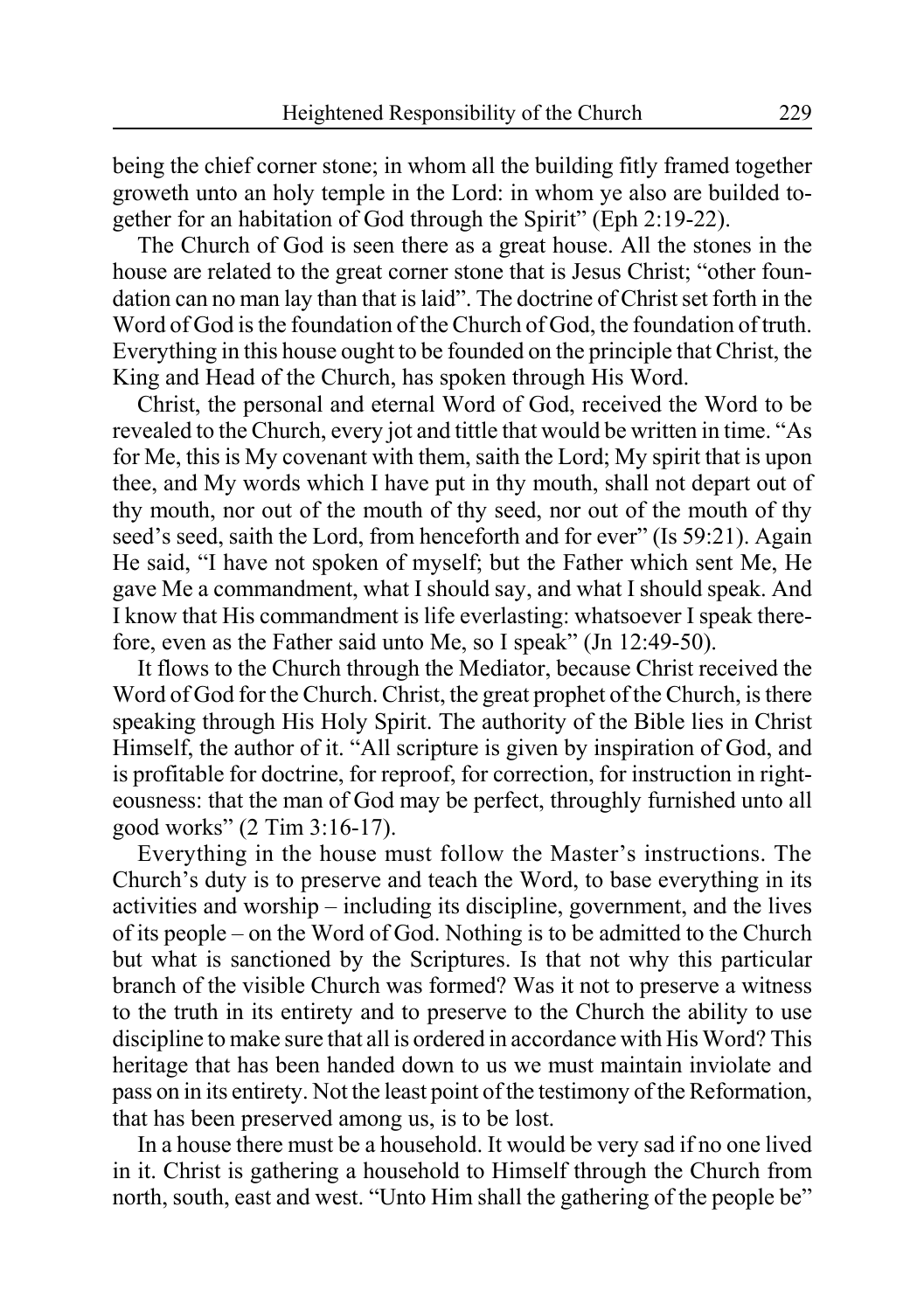(Gen 49:10). He is establishing His Church so that God would readily dwell on the earth with sinners and would have a people in the earth to serve Him. "A seed shall service do to Him: unto the Lord it shall / be for a generation reckoned in ages all" (Ps 22:30).

There is one catholic, universal Church throughout the earth, but it has two aspects: a visible and an invisible. There are those who have an external connection with the Church, comprising the visible Church, and those who have a vital, spiritual connection with Christ. That is unseen by man, but it is seen from heaven; it is why we speak of the invisible Church. That is a very important doctrinal and practical distinction. We must not confound the visible and the invisible Church. The Church of Rome confounds them and makes them one visible, outward organisation. The opposite is the Congregational view, confounding the visible Church with the invisible. Yet we can never fully harmonise the visible and the invisible Church in this world; there will always be tares amidst the wheat.

The more faithful the Church is, the more the glory of Christ is seen upon it. It is said to the visible Church: "Arise, shine, for thy light is come, and the glory of the Lord is risen upon thee" (Is 60:1). The brightness of the Lord is seen in the visible Church through the preaching of the gospel, discipline, government, the sacraments, the fellowship of God's people, the work and witness of the Church, and missions. The more life and holiness that shines out of the saints of God, the more the visible Church will shine forth with spiritual light and power; we have that in the addresses to the seven churches of Asia. The Church is the light bearer: "Ye are the light of the world" (Mt 5:14), and the more the grace of Christ is evident in believers' lives, the more Christ is glorified in the Church. When God's people come to His house, they want to bring the savour of Christ in with them. When the Bride found the beloved of her soul in the Song of Songs, she would not rest; she would bring Him in to her mother's chamber, and into the house of her that conceived Him. The desire of grace in God's people is that those who are as yet not gathered to Christ would be gathered.

The household must be gathered in to Christ by the power of the Holy Spirit in effectual calling. Those given to Christ in the everlasting covenant must be added to the Church. There is no lack of room for poor sinners in this household; none will ever be turned away. "Him that cometh to Me", the Head of the household says, "I will in no wise cast out" (Jn 6:37). This wonderful privilege is given to the Church of God. This man and that man will be born in the city of our God; not one of them will be lost.

In a household, there must be food if there are children to be nourished and nurtured. We have food that does not belong to any other household or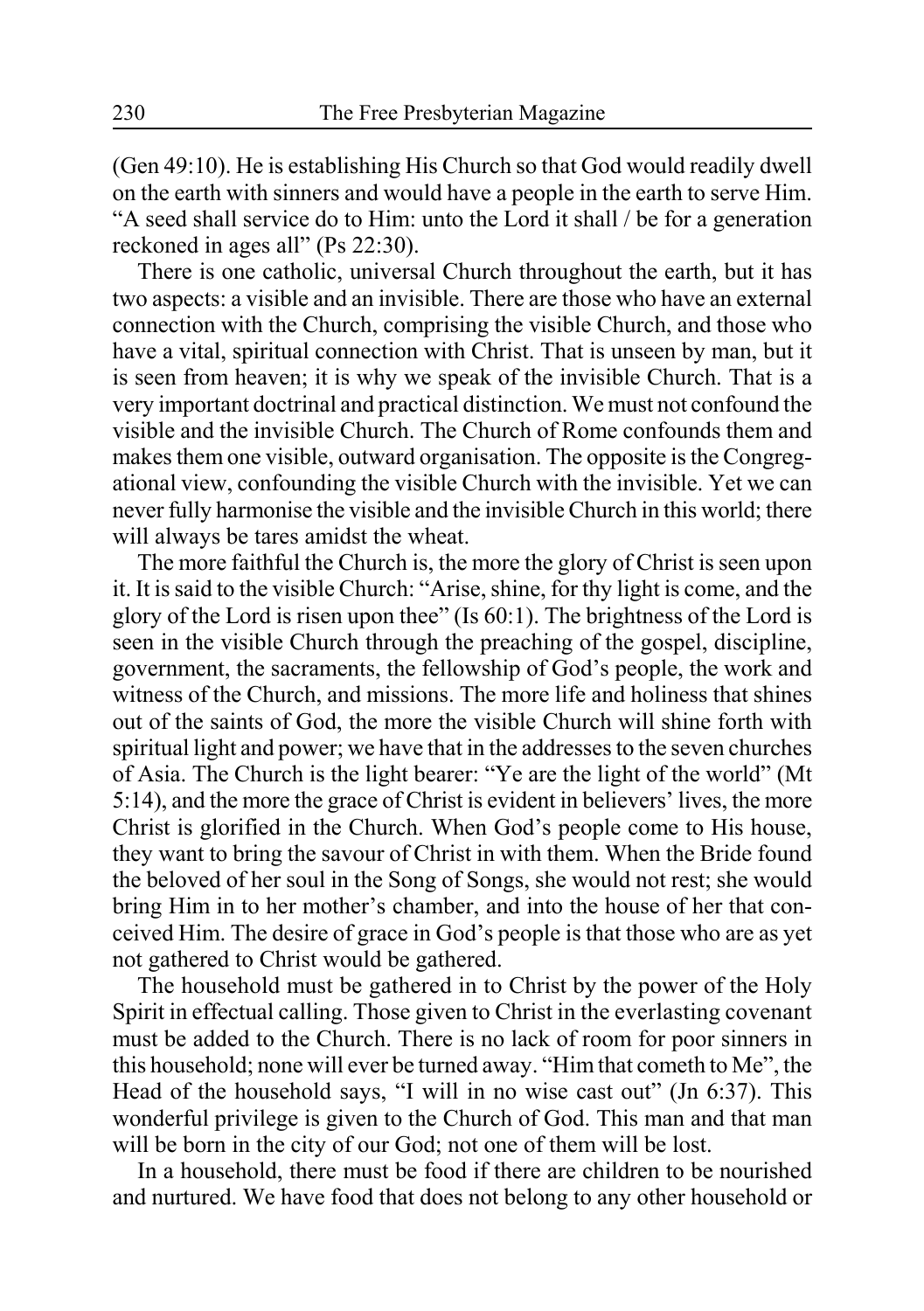institution on the earth. What will feed the soul of a sinner? Nothing but the truth as it is in Jesus. The Church of God feeds souls with the word of the truth of the gospel, the law and the testimony. "If they speak not according to this word, it is because there is no light in them" (Is 8:20). We have nothing else for sinners. When the Holy Spirit blesses the truth, it makes the sinner free. "Ye shall know the truth, and the truth shall make you free" (Jn 8:32). This point about knowledge is very important in the context here – about the servants knowing what their duty is. We cannot believe, we cannot be saved, we cannot do our duty unless we have knowledge.

The Word of God declares God's provision. When there was a famine in the land, the people were told to go to Joseph. He had great storehouses of blessing according to the wisdom given him by God, storehouses of provision to save life. How much more the Lord Jesus Christ has stores of blessedness for sinners in the everlasting covenant! In His person and work there is what will save and nourish the soul to all eternity.

We read here of many stripes, the Lord dealing in just anger with those who are unfaithful and despise His blessing. But does that not direct us to the One who was wounded for the transgressions of His people? "He was bruised for our iniquities; the chastisement of our peace was upon Him, and with His stripes we are healed" (Is 53:5). Here is the good news of the everlasting gospel going forth from the Church: there is One who bore many stripes. Who can comprehend the fearful weight of the hand of divine justice pressing the divine Redeemer down to the dust of death? There was no death like His death, when He who knew no sin was made sin, so that sinners would be made "the righteousness of God in Him".

This is the food set before sinners on the table of the everlasting gospel. It will draw sinners out of the devil's house and bring them into the household of faith. "And I, if I be lifted up from the earth, will draw all men unto Me". When the Holy Spirit begins to draw a soul by grace, this is what they long for. They no longer desire the husks of a vain, wicked world.

When one is being drawn to a crucified Christ, he begins to feed upon the true bread that comes down from heaven. This makes a sinner become part of the household of faith in the truest sense – having communion with Christ. He also is now united to Christ's people through their one Head. He no longer stands outside the household but has a place there, feeding upon Christ by faith.

The truth sets one free from sin in its condemning power, from Satan's dominion and from eternal death. The beginning of the glorious liberty of the children of God is when they first close with a crucified Christ. This is what we have to offer to sinners; nothing else will feed the soul. This is what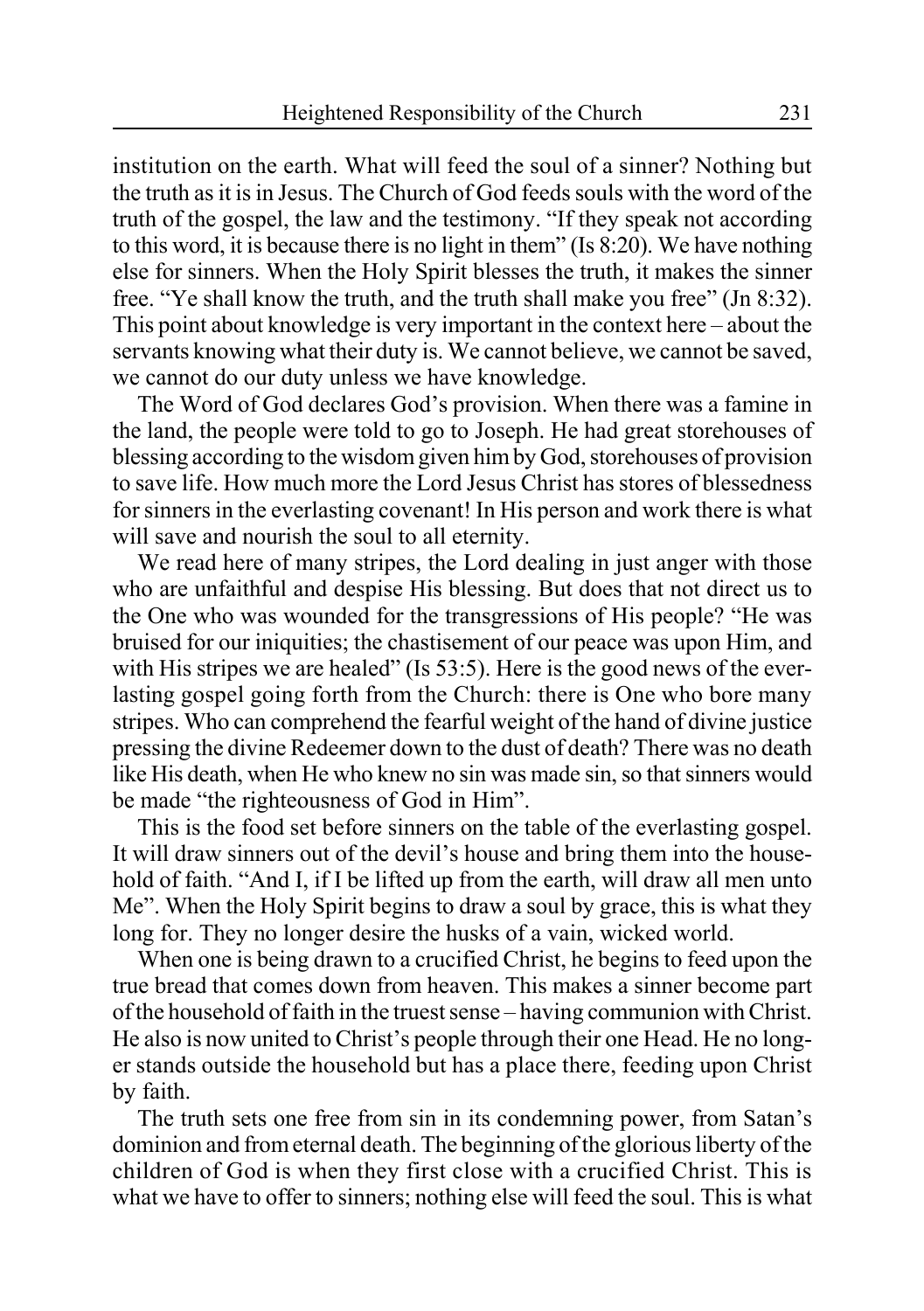conforms the soul to holiness, gives more and more of a view of Christ, and more and more of a reverence for the Word of Christ, and secures the presence of Christ. What a wonderful thing to have the presence of Christ in the soul! This is what the people of God desire; it is why they love God's house, the place where His honour dwells, where He makes Himself known to His people.

The food must be distributed in due course to the household: "Who then is that faithful and wise steward, whom his lord shall make ruler over his household, to give them their portion of meat in due season?" (v 42). The Lord has established a government in His Church, He has ordained servants to administer the food of the everlasting Gospel. In the Synod, presbyters of the Church are assembled together. The Presbytery is the distinguishing feature of our government. It is biblical and has very important blessings. It is a great privilege to have Presbyterian church government. It is Christ's mind for the Church – for its good order, for preserving and distributing the truth.

Among the presbyters, there is a distinction. They all have a jurisdiction over the body which they rule over, but there are preaching and ruling elders. The preaching elder – the minister – has a call from the Lord to preach the gospel; we cannot preach unless we are sent. But both preaching and teaching elders are responsible for the oversight and for making sure that the food of the everlasting gospel is given in its due proportion to the household. It is a great blessing to have those who have been set apart by Christ to rule in the Church and to preach the everlasting gospel. When He ascended gloriously on High, He was given gifts as part of His reward in order that the Church would be blessed.

Again, there is biblical warrant for Church courts, where the elders and the ministers confer together and deal with the administration and government of the Church of God. In Acts 15, the principle of appeal is evident – an appeal from the Church in Antioch to the Church in Jerusalem, with the apostles and the elders gathered together to review the particular case. This principle is an important part of our constitution. There is something wonderful in the fact that the highest, most learned, most eminent assembly of the Church of Christ contains in it no more in essence than the most secluded kirk session in a rural congregation, with ruling elders and teaching elders gathering to govern the Church of God.

Presbyterianism, given by the infinite wisdom of the Head of the Church, is a safeguard of the liberties of God's people. There is a beautiful symmetry in the way a Presbyterian Church is ordered; it gives a balance between the local Church and the wider body of Christ in a nation, and farther afield if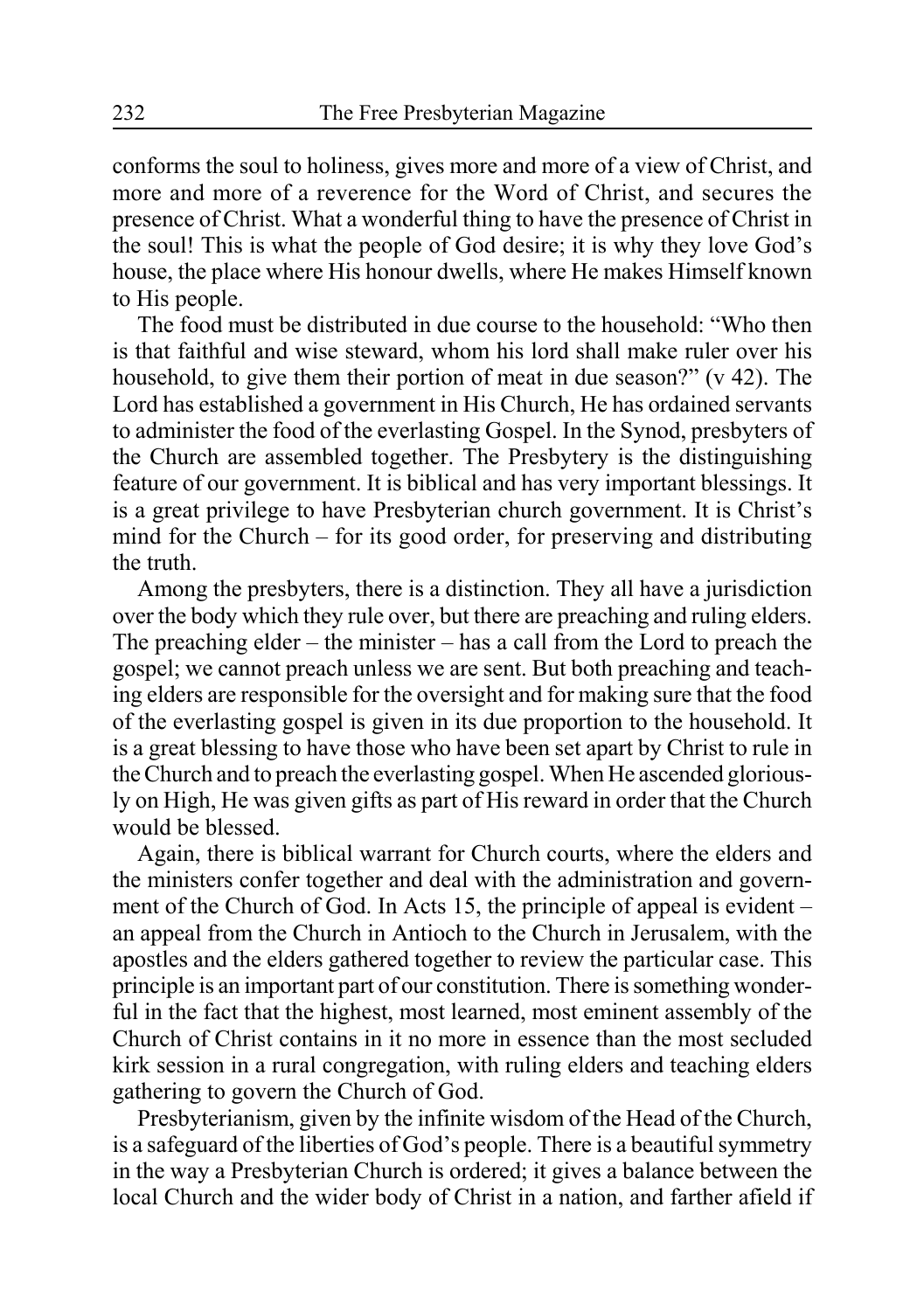need be. We believe in national establishments of religion. We long for a day when there will be an established Church founded upon the truth, in every nation. And we would hazard to say, from the lessons of Church history, that if the Scottish Church had not been a Presbyterian Church, it would not have been able to withstand the assaults, from the time of the Reformation, on her liberties and testimony.

It is therefore very needful to have a high view of the government of the Church. We have to ask: Do we value Presbyterian church government as we ought? The whole spirit of modern evangelicalism is to avoid thinking about the need for church government, but Christ has instituted this government and it should be precious to us. The Covenanters, in particular, were prepared to die for it, because they understood the principle that Christ should rule in His own kingdom without state interference.

**2. What is required of those who have this privilege.** We have looked at the privileges of this household: it has the truth, and servants to administer the truth. What is required of them, both the people and the servants? The first thing, in this context, is *faithfulness*, and faithfulness is according to our measure of knowledge. Note the difference between the servant who knew his Lord's will and the servant that did not. To be faithful to the truth, one has to know what the truth is and one has to believe it. Christ Himself encourages here to live a life of faith, not depending on carnal resources; rather, "Seek ye first the kingdom of God, and His righteousness, and all these things shall be added unto you" (Mt 6:33). When we look at our labours, we see it is one thing to have a faithful testimony; it is another thing to be given grace to maintain it and walk according to it.

The next thing required of the household of God is *watchfulness*: "Let your loins be girded about, and your lights burning; and ye yourselves like unto men that wait for their lord, when he will return from the wedding; that when he cometh and knocketh, they may open unto him immediately. Blessed are those servants, whom the lord when he cometh shall find watching." This includes watching over the flock and our own souls. There is always a danger of thieves breaking into the heart. There is always a danger of error creeping into the Church and the standards of God's truth being relaxed. That is a battle the Church of God has continually to fight, because it is a battle with the carnal mind. John Kennedy said that the servant of God was not required to fight any battle on the Lord's side that he had not first fought in His own soul.

What need we have to be watchful and strengthen the things which remain! And if we are to be watchful over the flock that God has committed to us, we need much prayer. We cannot be near to our people unless we are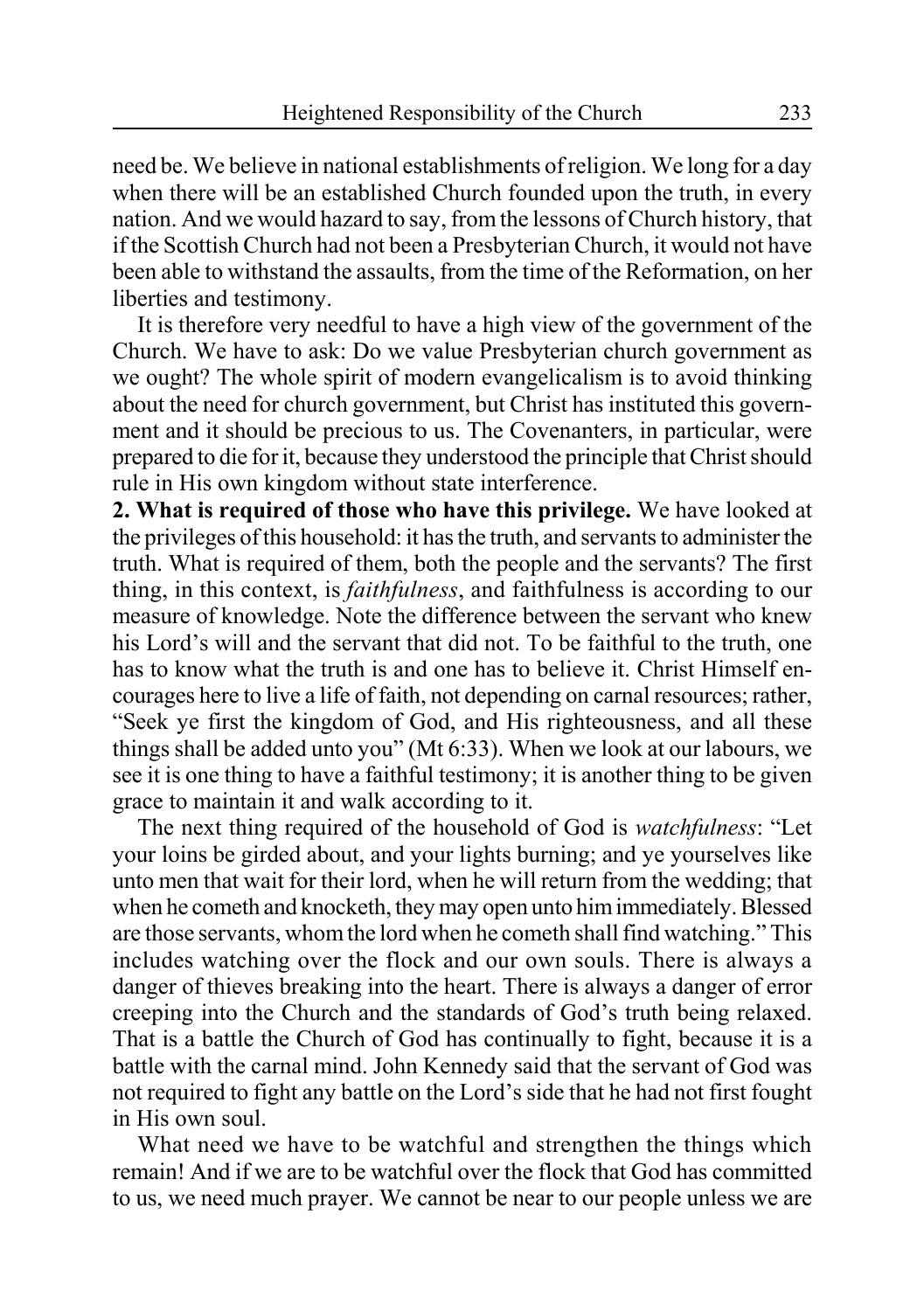watching unto prayer. The Lord has given us means to draw near Himself and thereby draw near His people. We must be much at a throne of grace and also be diligent in visiting. "Cursed be he that doeth the work of the Lord deceitfully" (Jer 48:10).

The next requirement is *diligence*: "Blessed is that servant, whom his lord when he cometh shall find so doing" (Mt 24:46). Do the parables of the talents and the pounds not set before us the need to be diligent, to make use of our privileges? And *zeal* is required: let your light shine; let your loins be girded. We as individuals do not know when Christ will summon us into eternity.

We know how diligent and how self-denied our brethren are. How much this Church owes to elders and missionaries who have kept prayer meetings and Sabbath services over many years, in addition to God's servants set apart to preach the gospel. Christ alone knows their tears and their labours. But what *wisdom* is needed to direct zeal: "If any of you lack wisdom . . . ". The servants of Christ feel their lack of wisdom and ability in setting forth the gospel, but "let him ask of God, that giveth unto all men liberally, and upbraideth not" (Jas 1:5).

The final thing required comes from the wider context of Scripture: *fruitfulness*. The barren fig tree was to be cut down because it would not bear fruit. The wicked servant was condemned because he buried his talent in the ground. Lack of fruit troubles God's people, and God's servants particularly. How we long to see converts flocking to Christ and the Church beginning to cover the earth with fruit. But we must mourn our lack of fruitfulness as hearers and preachers. We cannot just attribute the current situation to the First Cause and put all the responsibility off ourselves. We cannot make a pillow of the sovereignty of God in these matters; we have to examine ourselves and humble ourselves under the mighty hand of God on account of our sins. We cannot command the blessing but we can hinder it. Clearly, our lack of fruitfulness should be driving us as a Church to the throne of grace, for we have not wrought deliverance in the earth.

If God's people were flourishing in holiness, that would be fruit from the servants' labours. Then we might expect others to be added to the Church and Christ to see more and more of the travail of His soul – the fruit of His sacrifice. May we desire that the Church would begin to flourish in vital godliness, humility, diligence, watchfulness and faithfulness to the testimony that Christ has given to us.

**3. How Christ will deal with those who are thus privileged.** "That servant, which knew his lord's will, and prepared not himself, neither did according to his will, shall be beaten with many stripes. But he that knew not, and did commit things worthy of stripes, shall be beaten with few stripes. For unto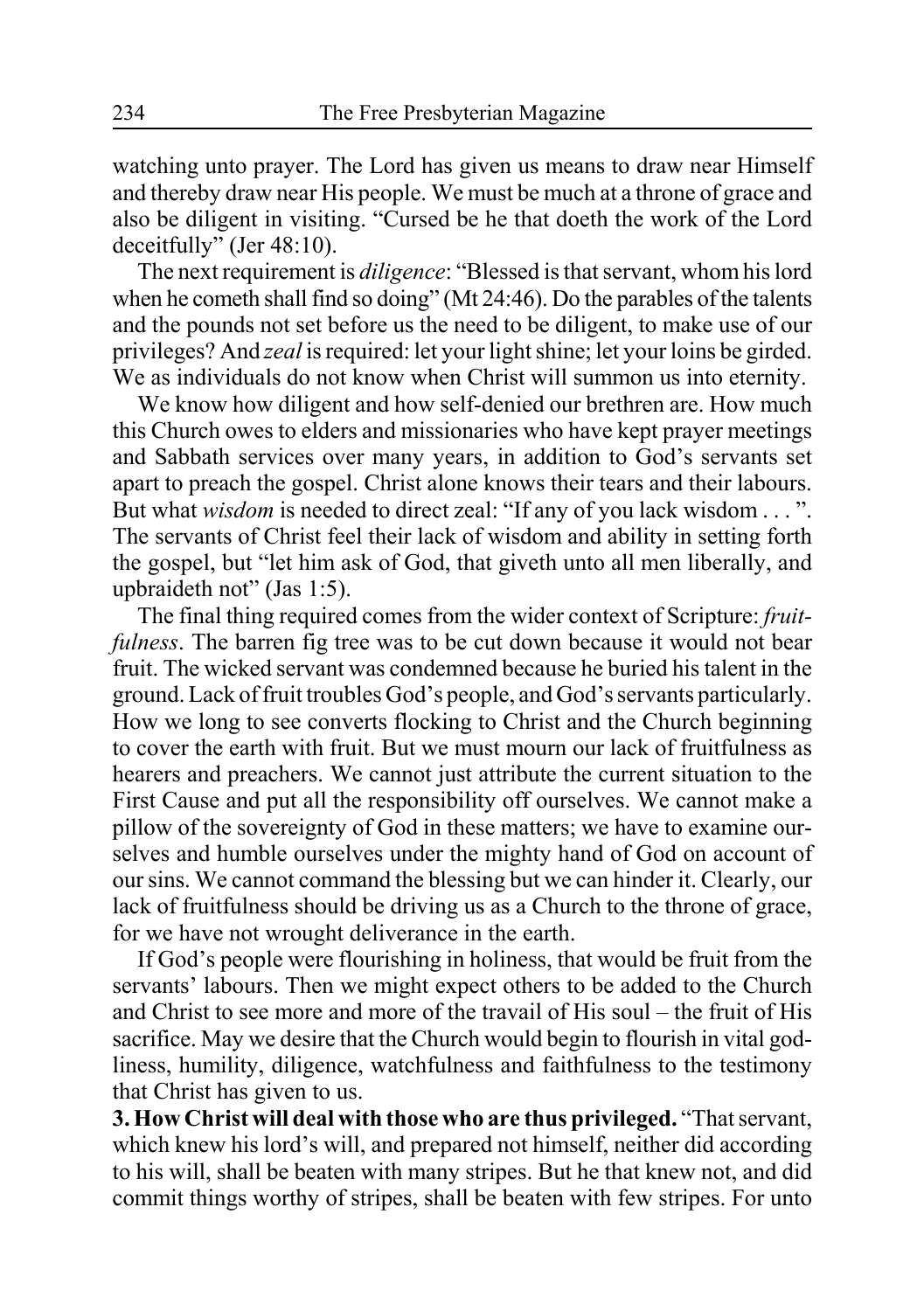whomsoever much is given, of him shall be much required: and to whom men have committed much, of him they will ask the more". Here is the principle of heightened responsibility: we have much because we have been given much. "To any nation never He such favour did afford" (Ps 147:20).

The Lord gave much to Scotland and much to the Free Presbyterian Church of Scotland. What is required of an adherent of this Church is much greater because the light and the privilege are greater. At the great day of account, when Christ returns, more will be required of someone in this Church than of someone, for example, in the Church of Scotland. Everyone is under the same claims of the law of God and no one can excuse themselves from them. But those who have greater privileges have a greater responsibility and therefore the office-bearers and communicant members in the Free Presbyterian Church are more accountable in all these matters than others. We can say of the testimony of this Church as David did of Goliath's sword, "There is none like that; give it me" (1 Sam 21:9). How great an account will be required of us as to what we do with that sword!

Christ is hiding His face from the Church in our day. That is a trial to God's people but it is better to be kept needy and dependant, yet longing for the Lord's presence to return. How fearful will be the end of those who eat and drink with the drunkard! Many appear to be very jovial and successful, but they are negligent about the truth and the souls of men. But those who are faithful have this glorious promise, "Blessed are those servants, whom the lord when he cometh shall find watching: verily I say unto you, that he shall gird himself, and make them to sit down to meat, and will come forth and serve them" (Lk 12:37).

There are billions of precious souls in the world who will never have the privileges you and I have. What will you do with your gospel privileges? There are those in heaven tonight who did not have such privileges as you, but they made use of what they had and it was blessed to them. They sought diligently and they were saved with an everlasting salvation. Will you be among them? And there are those who have gone from our congregations to hell, who had the same heritage and opportunities as you. How dreadful to think they had the same precious offers of Christ and yet they are in a lost eternity. Those who despise the Lord of this house will be carried away into outer darkness. May the Lord give us grace to profit from our privileges, and may our prayer be, "Revive Thy work in the midst of the years, in the midst of the years make known; in wrath remember mercy" (Hab 3:2).

A godly man subscribes to God's wisdom and submits to His will. He says not only, "Good is the word of the Lord" (Is 39:8), but, Good is the rod of the Lord.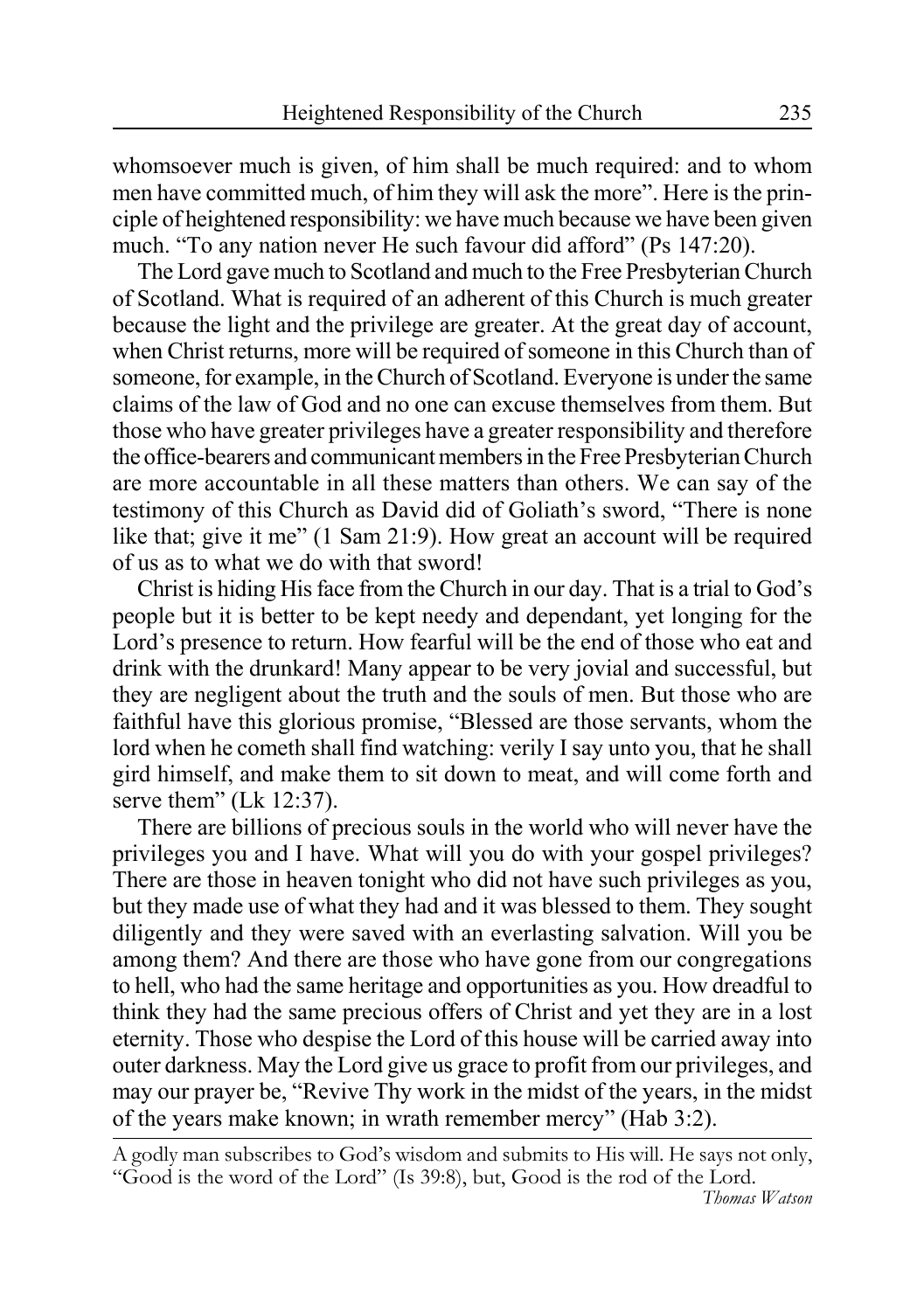# **The Eternal State1**

### **3. Errors About a Lost Eternity**

*Rev J R Tallach*

The nature and duration of the suffering in hell. The terms used<br>are fixed and immutable. The "smoke of their torment" ascends "for ever and ever". The worm of conscience never dies. The "fire" is "unquenchable". The "chains" are "everlasting". The "blackness of darkness" is never dispersed.

The term *everlasting* in Greek is based on the word for *age*. This word is used in two ways in Scripture. In Matthew 12:32 we find both illustrated: "It shall not be forgiven him, neither in this world [age] nor in the world [age] to come". Mark 10:30 says, "He shall receive an hundredfold now in this time . . . and in the world to come eternal life" (where *eternal* is based on the word *age*). These two uses correspond to *time* and *eternity* in our common use of the terms.

The words *for ever* are used in these two ways also. At times they represent *as long as a man lives*, as in Exodus 21:6, where the servant has his ear bored and remains his master's servant "for ever". They may also mean as long as the world stands: "The earth abideth *for ever*" (Ecc 1:4). But in the majority of cases, the words refer to the endless age. Christ "is over all, God blessed for ever". They generally refer to the infinite future age, not to finite time – to eternity, not to time.

This is further illustrated by the way in which the lostness of the lost is tied to that of Satan and his angels. "Then shall [Christ] say also unto them on the left hand, Depart from Me ye cursed, into everlasting fire, prepared for the devil and his angels" (Mt 25:41). The lostness of the fallen angels is absolute. Christ "took not on Him the nature of angels" (Heb 2:16). If lost sinners are to be with them, there is no restoration for them either.

John Gerstner wrote a book entitled, *Jonathan Edwards on Heaven and* Hell.<sup>2</sup> In it Edwards is quoted: "This doctrine is indeed awful and dreadful, yet it is of God". He considered the nature of hell and wrote, "'Tis the infinite and almighty God that shall become the fire of the furnace".

The pains of hell will be both spiritual and material after the resurrection of the body, and this is illustrated in the parable of the rich man and Lazarus. The agony of Christ in the Garden of Gethsemane also lends support to this

<sup>1</sup>The previous section of this Theological Conference paper dealt with heaven. This article concludes the series.

<sup>2</sup>Baker, 1980. All the Edwards quotations in this article are from this volume.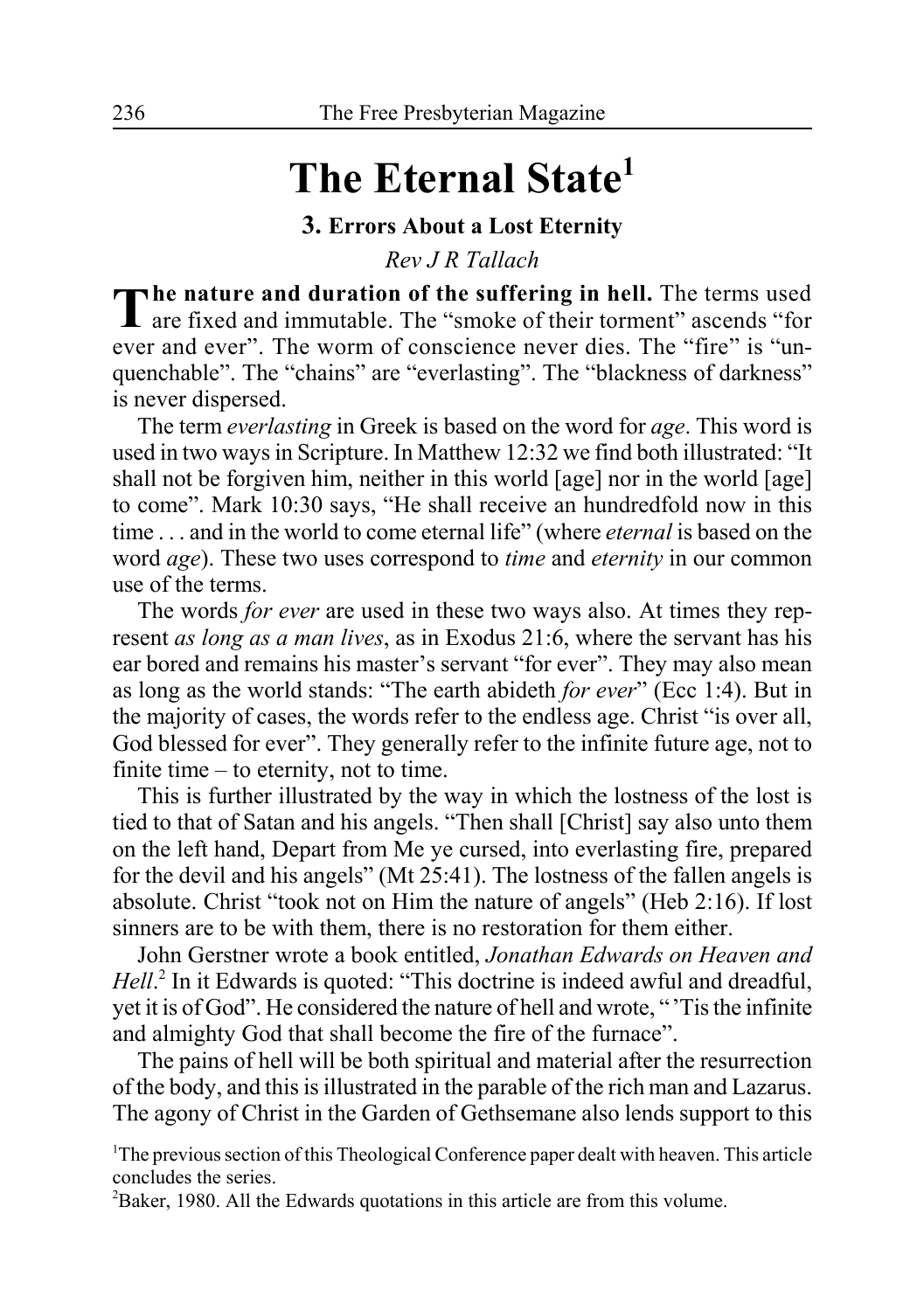view of body and soul suffering in hell. Wicked men will remember how things were with them in this world, with their pain increased as they remember warnings and, looking back on their lives, they will know they were the authors of their own destruction. As the rich man did, they will see the blessed state of the redeemed and hear their songs of praise. Heaven's songs of triumph will aggravate their grief and woes. In heaven the glory is a revelation of God Himself as the lover and beloved of His people. In hell God reveals Himself as the great and relentless enemy of the sinner. "It is a fearful thing to fall into the hands of the living God" (Heb 10:31).

**Purgatory.** The disembodied state of the person who has died gave rise to misconceptions and therefore to errors in eschatology (the doctrine of the last things). The intermediate state was viewed by the Church fathers as dubious and unfixed since the body is required for completeness of the person. It was thought that, since the person was incomplete without the body, the saved were imperfectly happy and the lost imperfectly miserable and sinful. Shedd quotes one writer as saying "that the Fathers between 250 and 730 AD said that men do not receive their full reward until after the resurrection."<sup>3</sup> Even Ambrose, spiritual father of Augustine, taught that the soul, "while separated from the body, is held in an ambiguous condition".

From this "incompleteness", the doctrine of purgatory for the redeemed arose in the papal church. The believer, we are told, goes through a painful process, between death and the resurrection, which cleanses from remaining sin and fits him for paradise. The corresponding view is taken of the intermediate, incomplete state of the wicked by modern Restorationists, who teach that the intermediate state is a time of probation and redemption for those sinners of Adam's race who were not saved in this life.

The pagan view of *Hades* was wide and included all men, good and bad, whereas the biblical view of hell was narrow and included the wicked only. The Greeks and Romans taught that the nether world was the abode of all the departed spirits. Later Jewish thought was influenced by this wider view of *Hades* until the doctrine of purgatory appeared in their apocryphal literature (2 Maccabees 12:45). The idea that real happiness and real misery did not feature until the resurrection passed into the Christian Church, although it did not appear in the early creeds.

The Protestant Reformers, taking their stand on the Scriptures already cited, rejected entirely the theories of the intermediate state outlined above. Calvin in his *Institutes* (2.16.9) says, "I know not how it came to pass that posterity should imagine the intermediate state to be a subterranean cavern, to which they gave the name *limbus*. But this fable, although it is maintained 3 W G T Shedd, *The Doctrine of Eternal Punishment*, London, 1887, p 56.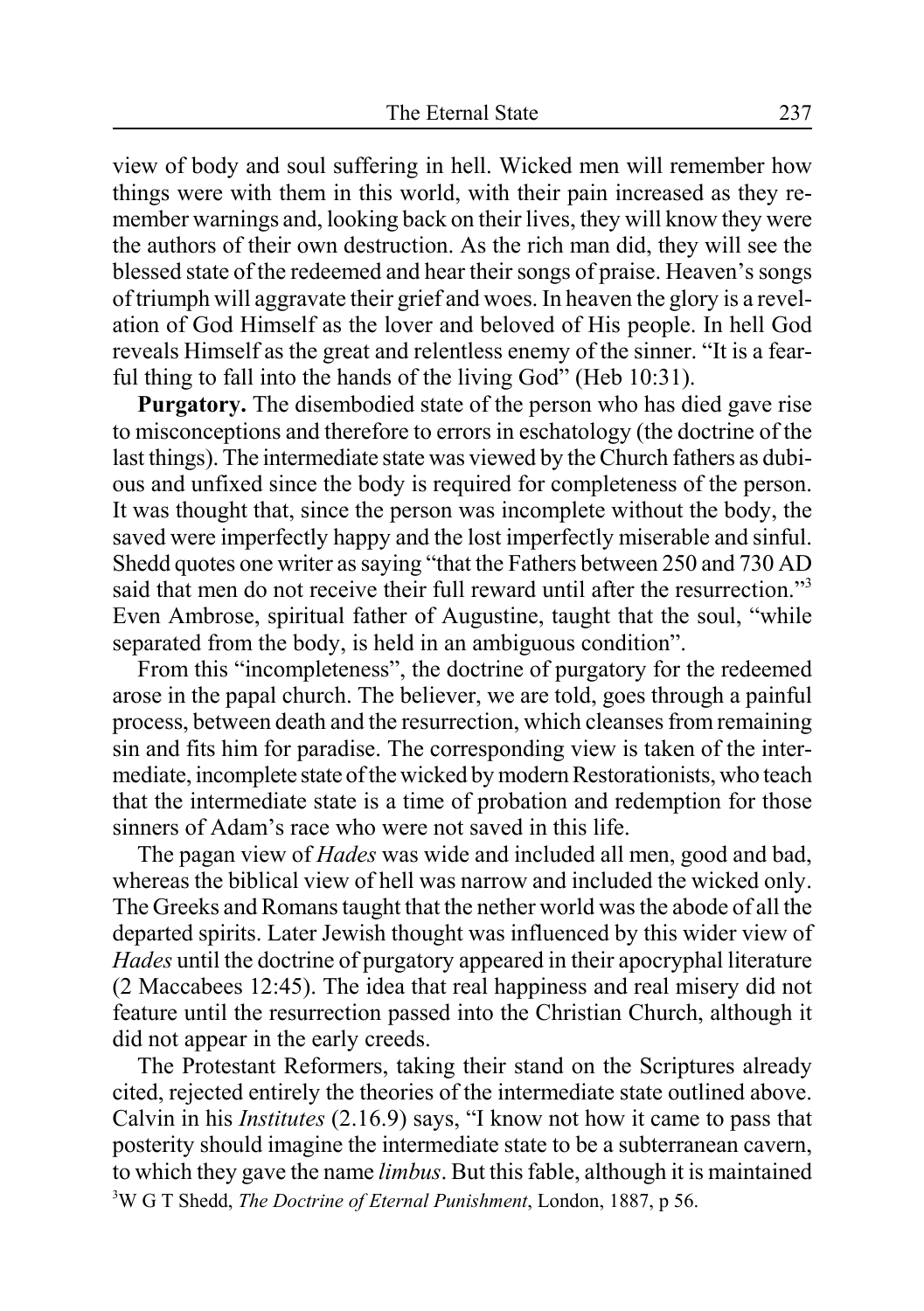by great authors and seriously defended as a truth, is, after all, nothing but a fable."

**Annihilationism.** This teaching endeavours to prove that the punishment of the wicked is the extinction of consciousness. One form is Conditional Immortality. All immortality, those who follow this teaching claim, is by the redemption of Christ and, since the lost are not redeemed, they lose all consciousness at the death of the body. This constitutes, they say, the spiritual death threatened in Scripture. The death of the soul, they argue, is the extinction of consciousness.

Shedd makes the following points against Annihilationism: 1. Birth does not mean the creation of substance. An individual man is a union of soul and body, not a creation out of nothing. Death is the separation of soul and body, not the annihilation of either. The death of the soul constitutes a change in the relations of the soul and the manner in which it exists, not annihilation.

2. Spiritual death is described in Scripture as being conscious and rebellious. Adam and Eve died spiritually on eating the forbidden fruit, according to the warning God had given. They then fled to hide from God, as we read in Genesis. The dead in trespasses and sins walk according to the course of this world (Eph 2:1,2). "Unto the angel of the church in Sardis write . . . I know thy works, that thou hast a name that thou livest, and art dead" (Rev 3:1). Sardis was an active church among the seven churches of Asia but was spiritually dead.

3. The extinction of consciousness is not in the nature of punishment. Punishment is suffering, and suffering requires consciousness.

4. If loss of consciousness is punishment then the brute beast at death, losing all consciousness, is punished. Annihilation of the soul finds no support in Scripture.

**Universalism.** Some assert a dangerous form of universalism at this point, by claiming that the work of redemption through the death of Christ goes on after the death of a sinner, during this intermediate state – between the sinner's death and the day of resurrection and final judgement. This makes the intermediate state a third "age" between the present "age" and the "age" of eternity to come. However, that there is no such intermediate second "age", between heaven and hell, is proved by the following:

1. Scripture knows nothing of any such intermediate disembodied state. This intermediate state only arose with the idea of purgatory, an idea which in itself is unscriptural.

2. Scripture is clear that the death of a man is the boundary between the two worlds of the Bible. "As it is appointed unto men once to die, but after this the judgement" (Heb 9:27). Man's state is settled at death. At that moment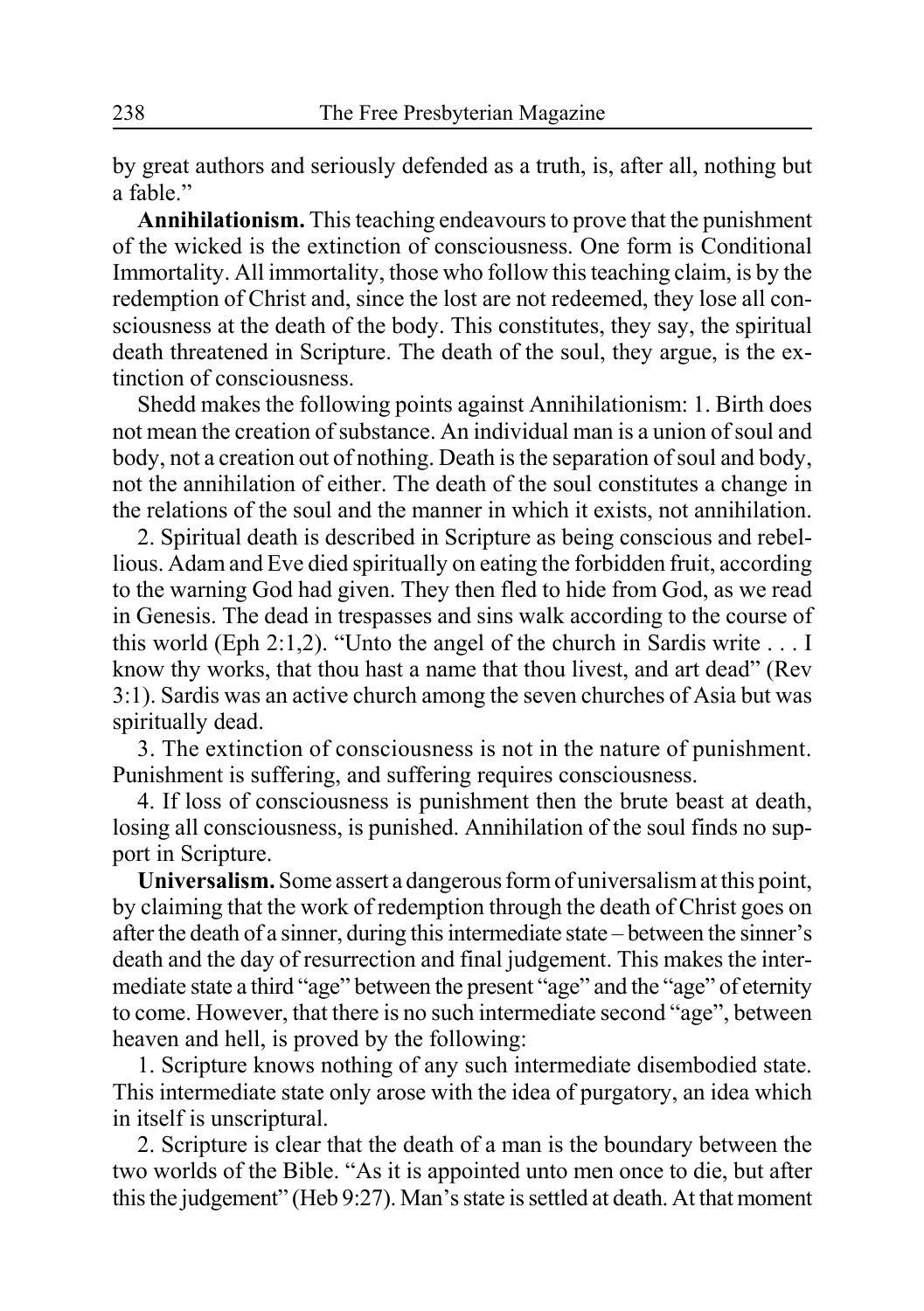the sinner knows their state as contrite and gracious, or impenitent and proud, and this "private" judgement is confirmed in the general judgement of all men at the last day. "The night cometh," the Saviour said, "when no man can work" (Jn 9:4). The work of salvation ceases when the night of death falls. The parable of the rich man and Lazarus is to the same point: the rich man asks that his brethren be informed of a lost eternity before they die, as the impassable gulf between heaven and hell makes salvation impossible after death.

The fact of the Word teaching that the time of redemption terminates with the death of the individual is evident from many scriptures. "My spirit shall not always strive with man, for that he also is flesh: yet his days shall be an hundred and twenty years" (Gen 6:3). The Spirit through Noah, a preacher of righteousness (2 Pet 2:5), warned that generation, but this period of warning would be brought to a close with a judgement – the flood. "So teach us to number our days, that we may apply our hearts unto wisdom" (Ps 90:12).

The only way we could know that the time of redemption extends beyond death was if God told us in His Word. Since no such revelation has been given we have to conclude that redemption is confined to this present age.

**Conclusion.** Consider the following two brief applications of the above. First, it is a basis for the earnestness Paul shows in setting life and death before sinners: "Knowing therefore the terror of the Lord, we persuade men" (2 Cor 5:11).

Second, having mentioned heaven, let us remember Samuel Rutherford's illustration of the traveller who has to spend a night in an unwelcoming inn. Though the food is poor, the bed hard and the innkeeper surly, the traveller can console himself that it will not be for long and that home awaits.

There is a hell to be saved from and a heaven to be won.

# **Revival in Moulin1**

### **2. Beginnings of the Awakening**

*Alexander Stewart*

From that time<sup>2</sup> I began to teach and preach Jesus Christ with some degree of knowledge and confidence. From August 1797 to January 1798 I of knowledge and confidence. From August 1797 to January 1798 I preached a course of sermons on the fundamental doctrines of Christianity

1 Reprinted, with editing, from *The Free Presbyterian Magazine* for 1913. It was written in 1800 as a letter to David Black of Edinburgh. Stewart was then the parish minister of Moulin in Perthshire. The first section, printed last month, described spiritual conditions in his district and the Lord's dealings with his soul; he came into the ministry unconverted. <sup>2</sup>The time when Stewart experienced a spiritual change.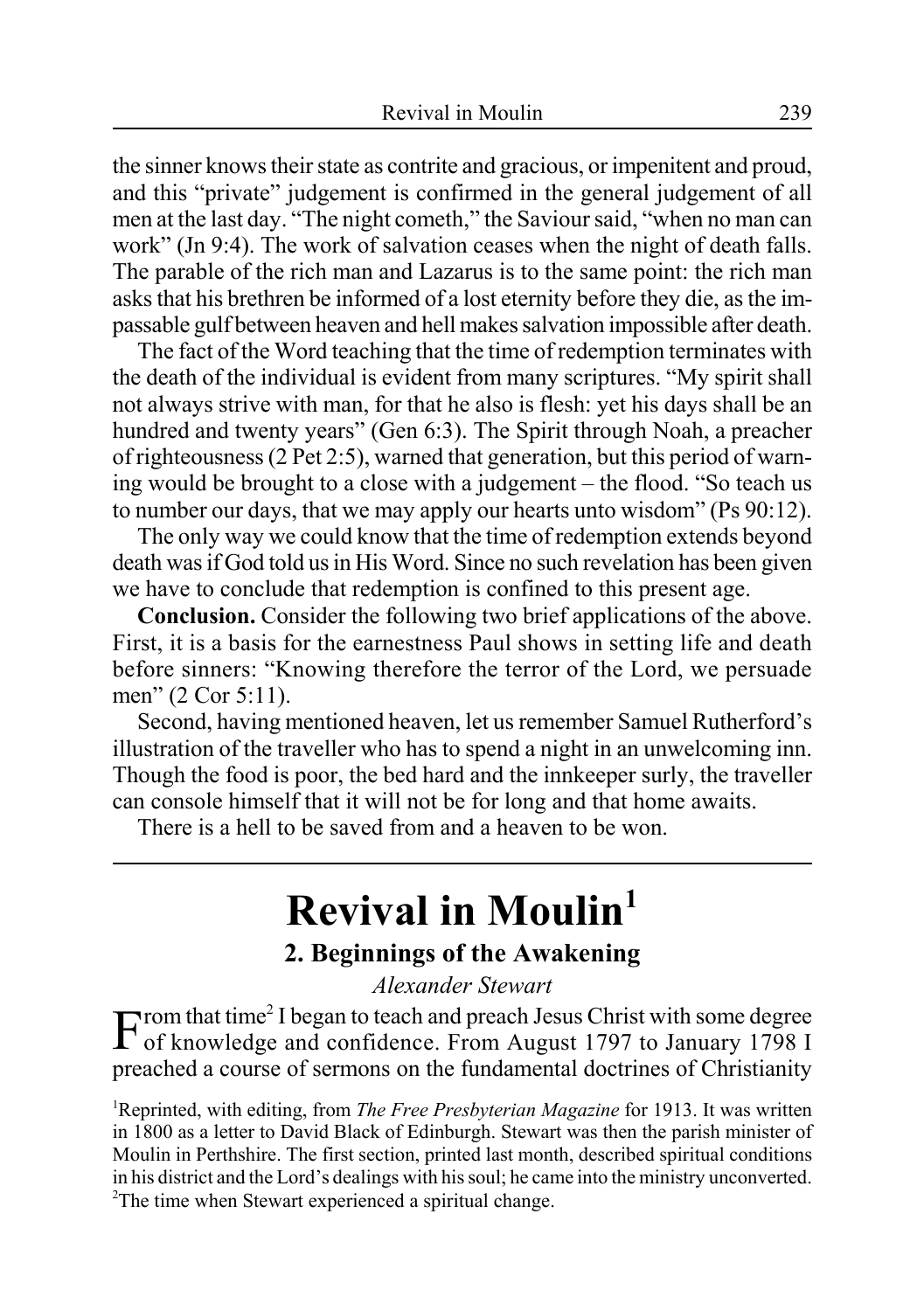following, for the most part, the order of texts in the tract entitled, *Short Sermons*. 3 I was now enabled to show from Scripture that all men are by nature enemies to God, disobedient to His law, and on that account exposed to His just indignation and curse. I therefore addressed them not as persons who were already, from education, birthright, or local situation, possessed of saving faith and other Christian graces, but as sinners under sentence of death and who as yet had "not obtained mercy".

I did not as before merely reprove them for particular faults or vices and urge them to the practice of particular virtues, but told them that the whole of their affections and inclinations needed to be pointed in a new direction, and even their virtues new-modelled. I showed, however, that, supposing it was done, this could not atone for past offences, nor wipe away guilt already contracted; that sin could not be remitted unless satisfaction was made to the broken law of God; that purity of heart and constant obedience in future could not earn the reward of eternal life, which had been at first conferred as a free gift by God and was now wholly forfeited by sin.

Yet I showed that their case was by no means desperate, for we had the glad tidings to tell that God has made provision for the complete salvation of sinners; that He had appointed His own eternal Son, in human nature, to procure for sinners the pardon of sin and a title to glory by His obedience and sufferings; that, in conferring these blessings, God acts as the sovereign dispenser of His own gifts, not in consideration of any merit (for there is none) in the person on whom He bestows them; that a conformity of our will to the law of God, which I formerly considered the ground for God accepting the sinners, was itself a gift bestowed by God in consequence of His having first justified, and adopted them as His children; that love to God and man, an abhorrence of evil, and a disposition to what is good, were included as essential parts in this great salvation wrought out by Christ for sinners; so that, if a man is not renewed in the spirit of His mind, neither are His sins pardoned, nor His person accepted with God.

I urged them to pay attention to what the Word of God declared to be their condition, not to be deceived with vain hopes of recommending themselves to His favour by their own exertions, but as humble, needy supplicants to apply to Him through the merits of Christ for pardon, and for the gift of His Spirit to make them serve Him with fidelity and delight, to be diligent in studying the word of truth, which alone can make us wise unto salvation. And I urged them, having obtained grace from God, to practise diligently every active and self-denying duty, and to abound in good fruit, to their own

<sup>3</sup>There were 13 texts, beginning with: "What is a man profited, if he gain the whole world, and lose his own soul? Or what shall a man give in exchange for his soul?" (Mt 16:26).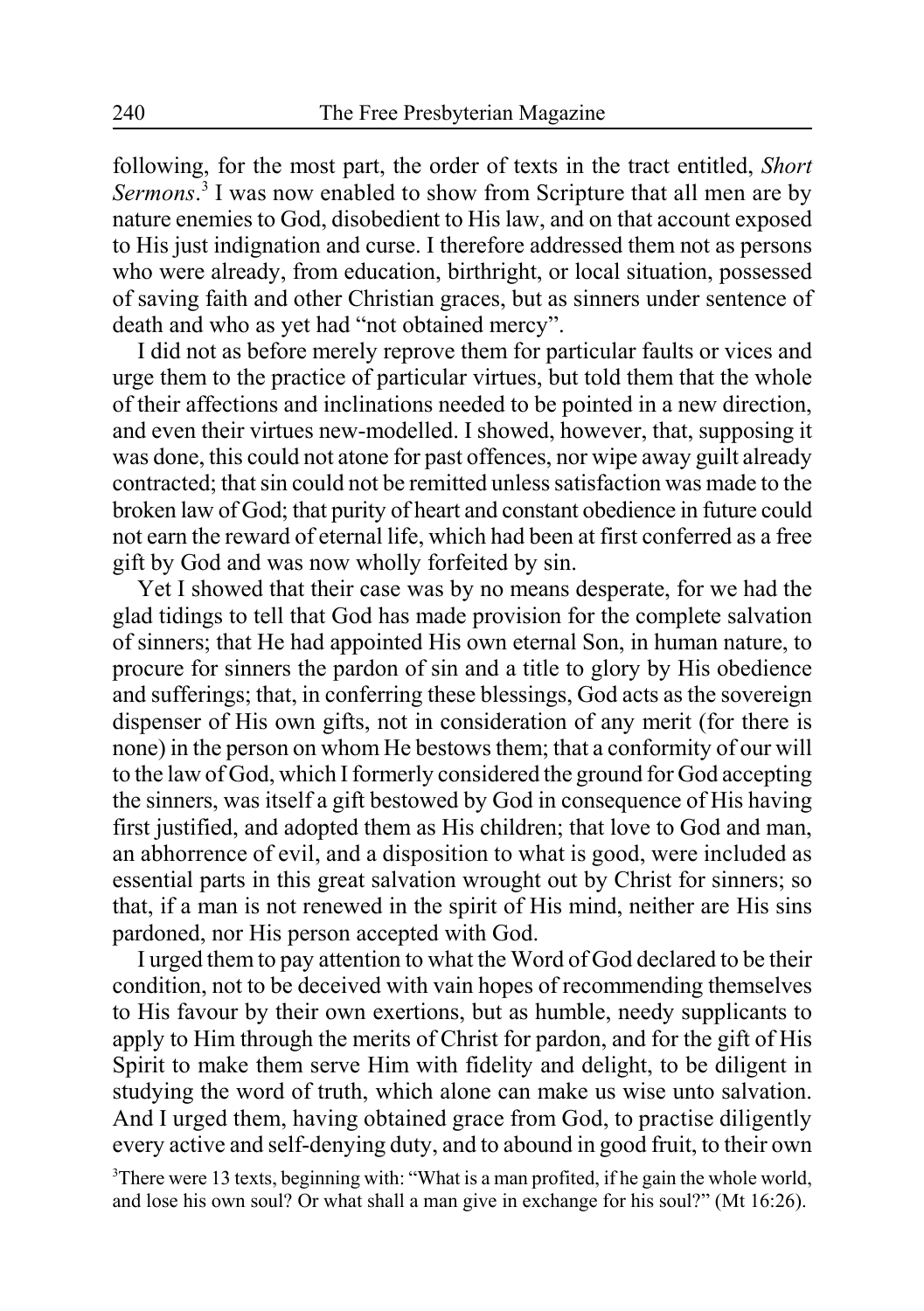advancement in holiness and comfort, to the temporal and spiritual benefit of their fellow-creatures, and to the praise of Him who had called them out of darkness into His marvellous light. I thought it right often to caution them against judging of their state by transient impressions or emotions of which they might be conscious, but only by a prevailing, habitual preference of God's honour and service to their own gratification, appearing in the uniform tendency of their purposes and actions.

The novelty of the matter, and some change in my manner of preaching, excited attention. People began to think more, and sometimes to talk together, about religious subjects and of the sermons they heard, but I did not yet know of any deep or lasting impressions having been made. The two persons already mentioned as being converted had by this time got clearer views of the gospel; they were enabled to derive comfort from the word of salvation and began to bear testimony to the grace of God their Saviour.

They used occasionally to visit a poor, infirm woman who had long walked with God and now lived alone in a mean cottage in the neighbouring village. It was proposed that they should come together to her house at a time appointed, and that I and some of my family should join them and spend an evening hour or two in reading, conversation and prayer. In process of time different persons who were inquiring after the one thing needful – hearing how we were employed and believing that God was with us – asked to join these gatherings. In this poor woman's little, smoky hovel we continued to hold our weekly meetings till August 1799, when she was called away to join the general assembly of the first-born above. Her growth in grace had been very conspicuous and her death was triumphant.

In summer 1798, the Lord's Supper was dispensed in our congregation at the usual time of year. For some weeks before it, I endeavoured in preaching to explain more fully the nature of the ordinance, applying it more to the conscience; I also tried to explain the character of those who, as disciples, were commanded to keep it. The exhortations and warnings then given appeared to be accompanied with God's blessing. Some of the communicants judged themselves to be in an unconverted state and kept back, of their own accord, from partaking of the sacrament. Others, after conversing with me privately on the subject, took the same resolution. Many of those who might otherwise have applied for admission did not apply. I inferred this from the comparatively small number of persons applying. For some years before, the number of candidates for admission each summer amounted to 30, 40 and sometimes near 50. In summer 1798, there were not more than 12, of whom nine were admitted. The sacrament was dispensed again the same year in November, when only six more new communicants were admitted.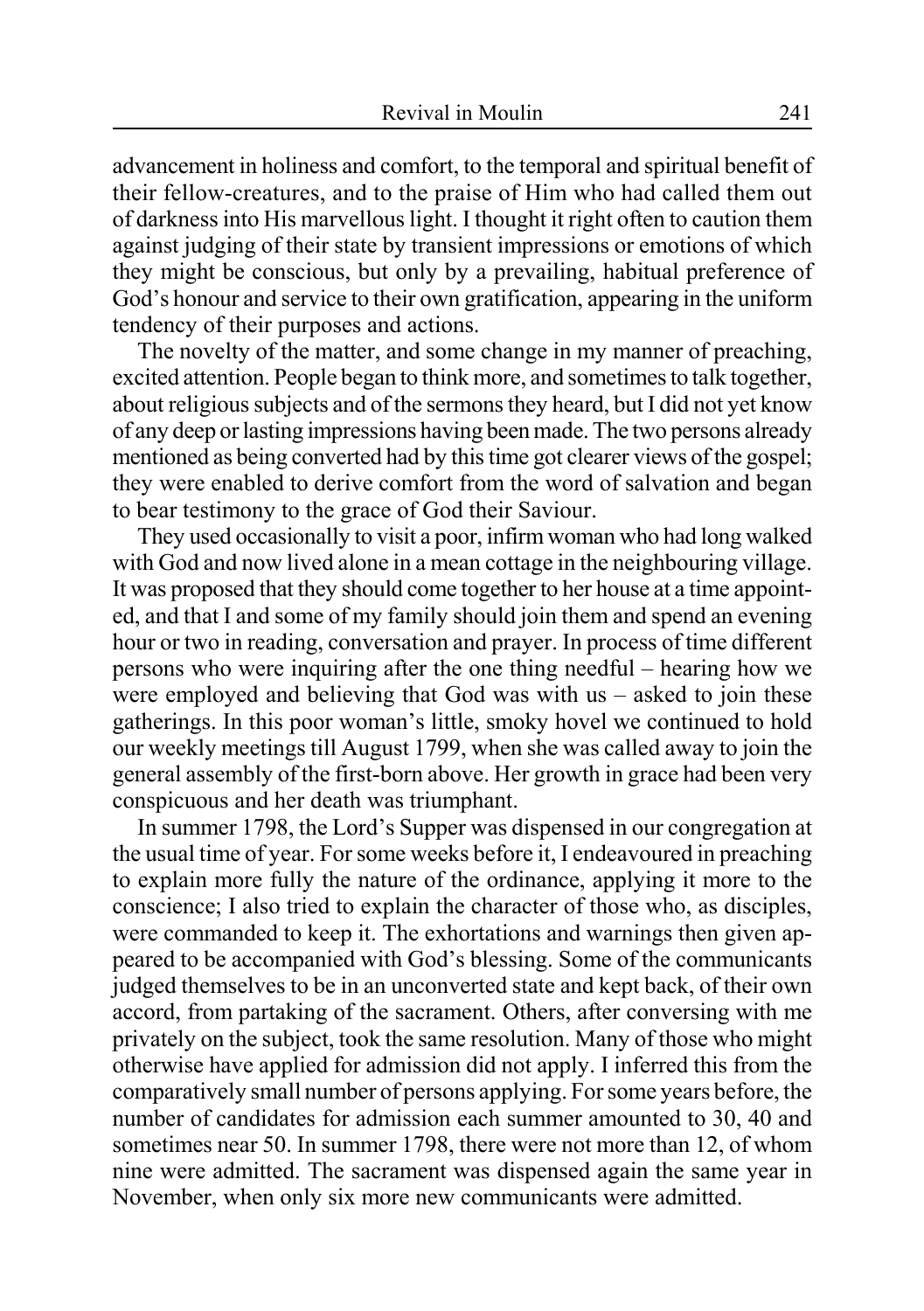Although the number of communicants was thus for the time diminished, yet the number of those who were brought under concern about their eternal interests was increasing. This concern showed itself chiefly among the younger people under 25 or 30. Their knowledge was yet imperfect. A natural shyness often hindered them long from telling others what they thought or felt. They had as yet no friend whom they judged able, from experience, to understand their situation or to give them counsel. Some of them began to visit one of the two earlier converts formerly mentioned, from whose reading and conversation they derived considerable benefit. By means of this common friend, they came to know each other better. One might now observe at church, after divine service, two or three small groups forming themselves round our few more advanced believers, and withdrawing from the crowd into the adjacent fields to speak on Christian matters together; while a little cousin, or some other young relative, followed them silently and listened earnestly to their religious conversation.

As the sacrament of the Lord's Supper had been much abused by admitting, without strict examination or special instruction, all candidates who could give a tolerable answer to common questions, and who were free from grosser immoralities; so it must be confessed that the sacrament of baptism had been still more profaned. Nothing but one kind of scandal was understood to preclude a man from admission to this ordinance. Gross ignorance or immoral behaviour only laid a man open to some admonition or reproof, or at most laid him under the necessity of procuring another sponsor, but it hardly ever prevented the baptism of his child. Nothing subjects a man to greater disgrace among us than to have his child remain unbaptized. The dominion of custom in this matter is so despotic that most parents would choose rather to carry their children a hundred miles to be baptized by a Popish priest than be refused baptism when they demand it.

The superstitious notions and other abuses attending our celebration of this sacrament called loudly for reformation. Last year I preached a short course of sermons on baptism. At the same time, agreeably to a recent recommendation of the presbytery to which I belong, I revived the laws of the Church on this ordinance, which had fallen into disuse, particularly that which prohibits private baptism. Whenever I baptize a child on a weekday, whether in the church or elsewhere, I previously intimate the service. After preaching I administer the ordinance in the presence of the congregation. By these means, many have been brought to understand better the nature of this sacrament and to attend to it with more reverence. It had long been customary for the parent to entertain his neighbours and connections immediately after the baptism. Thus this sacred ordinance, instead of being regarded as a most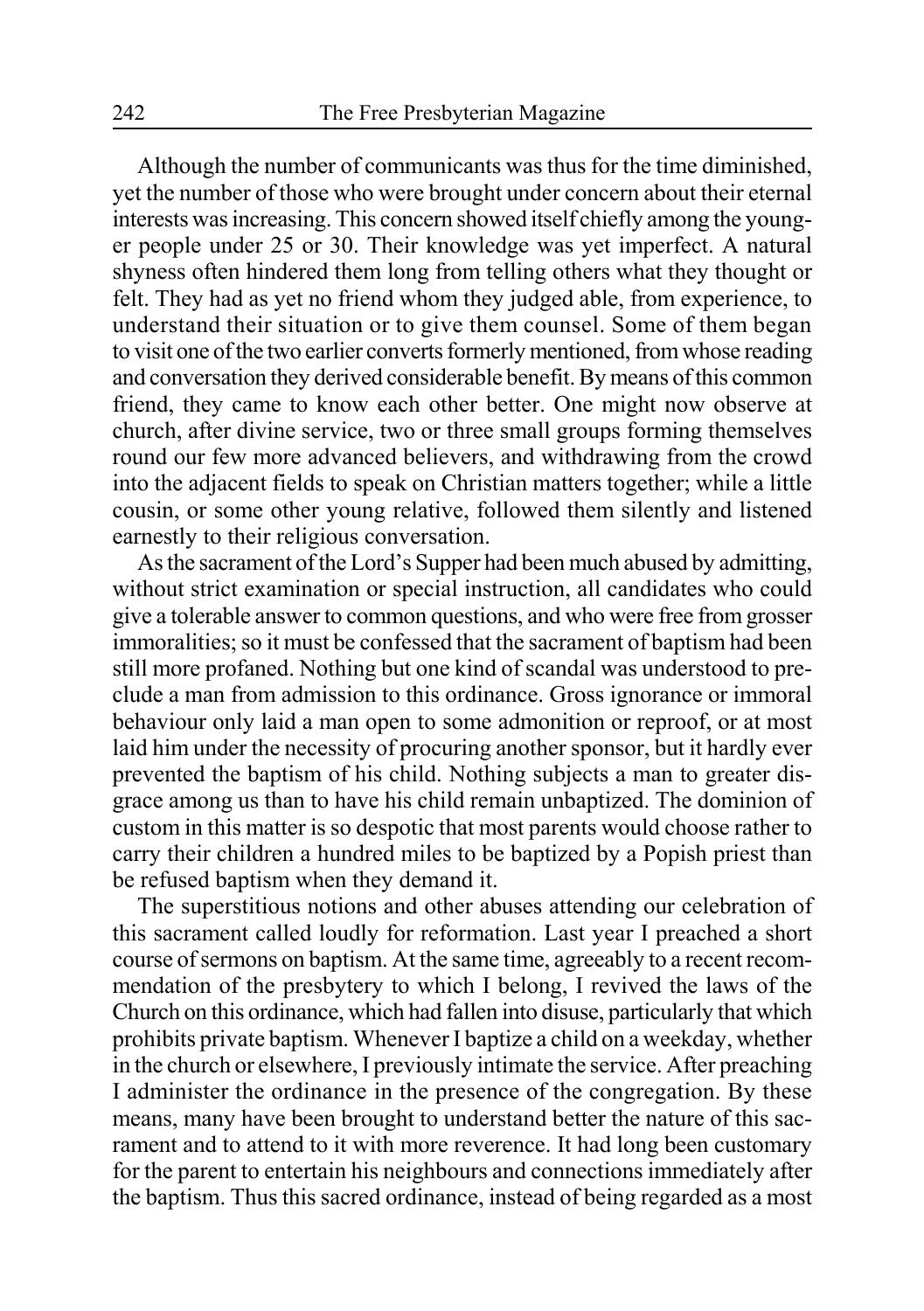solemn religious service, had degenerated into an occasion of carnal festivity. The more religiously disposed among us have set the example of discontinuing this practice. $4$ 

In February 1799, it pleased God to call home my dear wife, after we had been married little more than five years. She too had been growing in grace during the last two years of her life. For some months her health declined gradually, but her faith and trust in her Redeemer were on the whole uniform and steady. The dismissal of her spirit from the body was gentle, without pain or struggle. Her meek and humble behaviour, her growing love to her Saviour and the joy she expressed at the prospect of being soon with Him were blessed to the edifying of our pious neighbours, who often called to visit her.

The following month I began a course of practical sermons on regeneration, which I continued to the beginning of the following July. These were attended with a more general awakening than had yet appeared among us. Seldom a week passed in which we did not see or hear that one, two, or three persons were brought under deep concern about their souls, accompanied with strong convictions of sin and an earnest inquiry after a Saviour. It was a great advantage to them that there were others on the road before them, for they were seldom at a loss to find an acquaintance to whom they could freely communicate their anxious thoughts.

The house of one of our most established Christians became the chief resort of all who wished to spend an hour in reading or conversing about spiritual subjects. Some who had but newly begun to entertain serious thoughts about religion and who had not yet come so far as to speak out their mind, would contrive an errand to this person's house and listen to her talk. She was visited at other times by those who were drawn only by curiosity or an argumentative spirit or wished to draw her into controversy. Such visitors she did not avoid, and at last they ceased to trouble her.

Other experienced Christians among us have been extremely useful to their younger brethren or sisters. Their conversation and example have been

<sup>4</sup>I later found that this practice needed some restriction. It was always desirable that both parents should be present at baptism, as being parties peculiarly involved in the solemn transaction. They could rarely attend on the ordinance in the church without risking the health of the newborn infant and of the mother not yet fully recovered. It was likewise inconvenient for private families, especially in such circumstances, to have a mixed congregation of people assembled at their houses, nor could many be accommodated. Therefore, instead of intimating sermon, I have now been long accustomed to allow the head of the family to ask such friends or neighbours as he chooses to have present, and I read and expound a portion of Scripture in presence of the parents and the company assembled. I have found profitable this private exposition and application of the Word of God, as well as the more public preaching of it.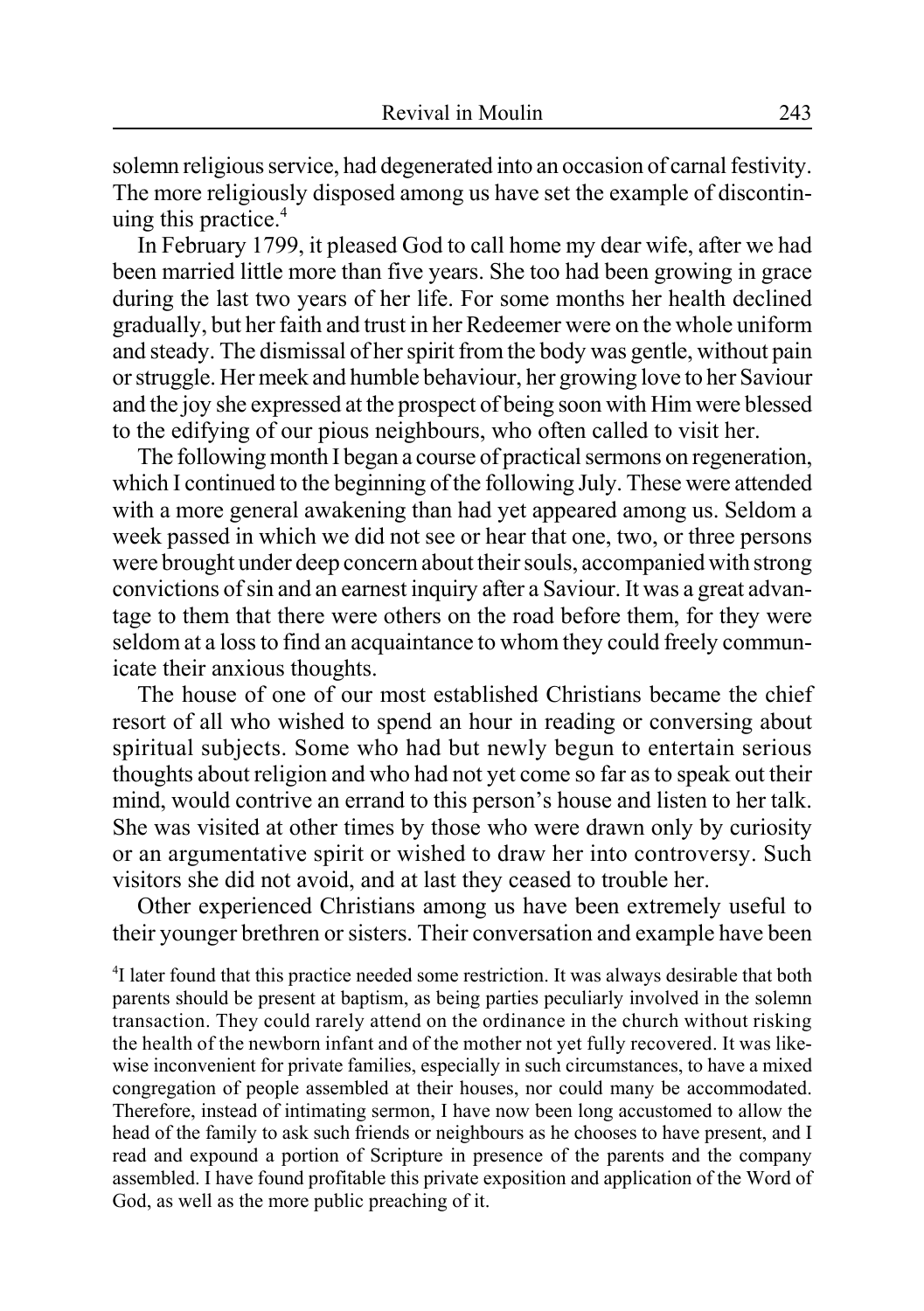principal means of turning the attention of the young to religion and of edifying those who have been already awakened. Such persons I find most useful auxiliaries. If they are neither prophets, nor apostles, nor teachers, yet their usefulness in the church entitles them to be called "helps" (1 Cor 12:28). Nor do I think an apostle would hesitate to acknowledge them, both men and women, in the relation of fellow-labourers (Phil 4:3). Nor has success in this divine work been confined to instruments raised up among ourselves. The same happy effects have, in a certain measure, attended the preaching, the prayers, or conversation of pious brethren who have assisted at the celebration of the Lord's Supper, or made us other occasional visits.

# **Mbuma Zending Meeting in Holland**

*Rev D A Ross*

This year, the annual mission meeting held by Mbuma Zending, in support of the Free Presbyterian Church of Scotland mission work in Zimbabwe, took place in Gorinchem on Saturday, April 27. Our Dutch friends once again showed their generous support by contributing 45 783 euros to the collection at the meeting. This amount is only a part of what they give each year. Last year the total given was £1 029 086; the previous year it was £1 121 978. Without this support it would be impossible for us as a Church to engage in such extensive work in Zimbabwe, both in the mission institutions and congregations; indeed the work would be greatly curtailed without Mbuma Zending's enormous contributions.

Approximately 3500 people were at the meeting to hear addresses from ministers of their various denominations. The Chairman, Rev A van Voorden, who spoke first, introduced us and welcomed us to the gathering, expressing the good wishes of Mbuma Zending to the Free Presbyterian Church. Each minister then gave an address from a portion of Scripture. There was also a mission story for the many children attending, narrated most ably by Mr N Verdouw. The Headmaster of the John Tallach High School, Mr B Ncube, who is also an elder in the Ingwenya congregation, gave a short history of the Mission, reported on the work of the School and mentioned many of the difficulties encountered throughout the Mission. I also gave an address on Mark 16:15,16.<sup>1</sup> Mr Ncube's addresses, as well as my address and my response to the Chairman's greetings and good wishes, were all interpreted in a lively manner by Mr van Haaften.

The Chairman reminded the large gathering of some of the well-known <sup>1</sup>The address follows this article.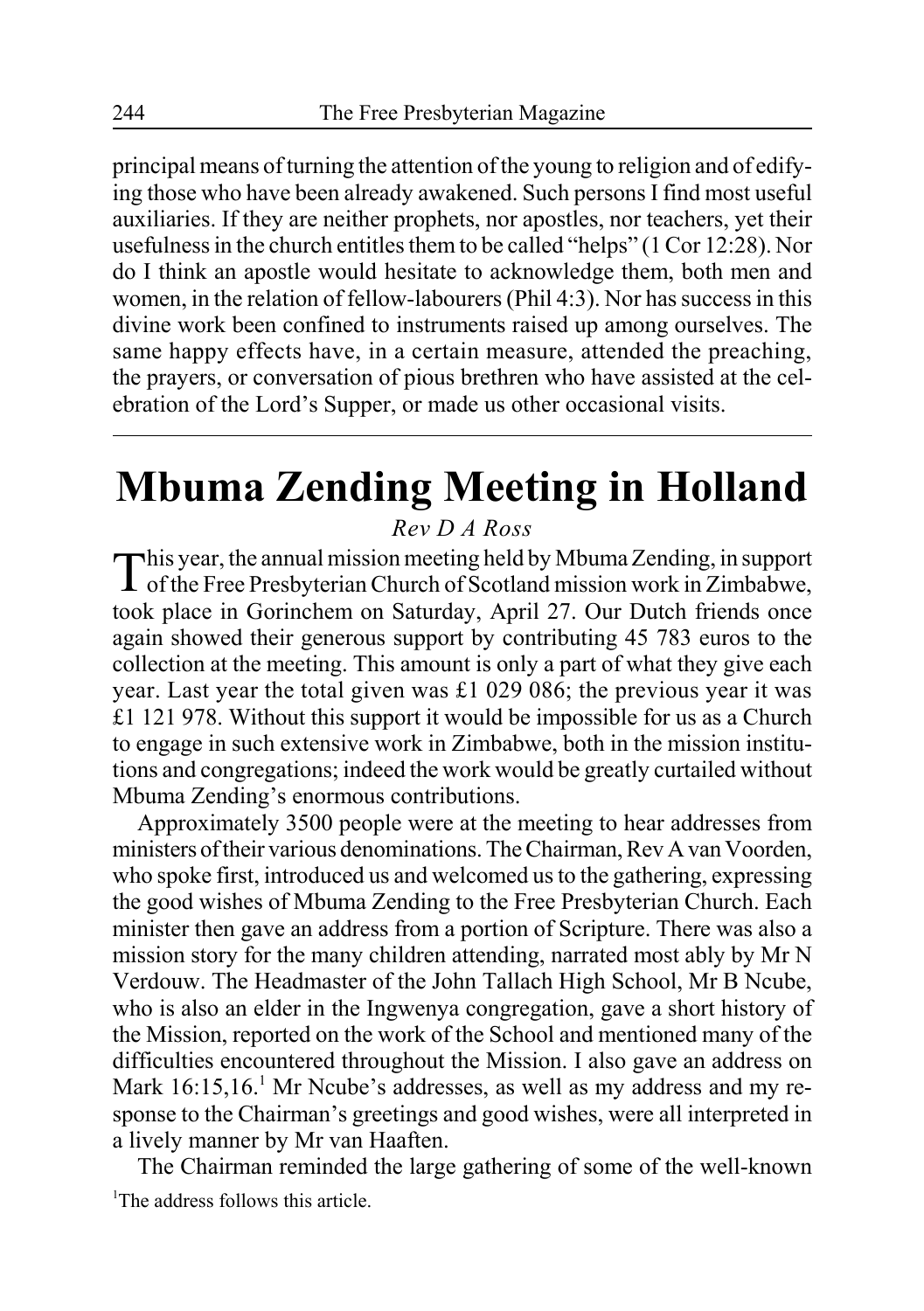people associated with Mbuma Zending, not only from Holland but also from Scotland, who have gone to their eternal rest. We were thus reminded that here we have no continuing city.

The kindness shown by many friends during my visit was overwhelming. To meet some old friends reminded me of our journeys through Holland to Eastern Europe and their unfailing contribution towards our mission endeavour there.

When the Mbuma Zending meeting concluded, Mr B Ncube and I each received, from a group of business people, a copy of Thomas Boston's *Fourfold State* beautifully bound in leather with our name on the front cover. Dr Anneke Snoek, home on furlough from the Mbuma Hospital, kindly interpreted for us. It was a pleasure to meet her and her nursing colleague.

It was also a pleasure and privilege to be with many of the Mbuma Zending Committee who go to great pains, along with many of their congregations, to provide such marvellous support for our continuing gospel work in Zimbabwe. We have every reason to believe that "this is the doing of the Lord". We, as do our Dutch friends, crave the Lord's temporal and spiritual blessing on this work. It is He alone who has power to give the increase. In our every success, we have to acknowledge heartily: "God gave the increase" (1 Cor 3:6).

During the six days I spent in Holland, I was kindly cared for by Mr and Mrs Jan Voortman in Rijssen. This meant taking me from and to the airport and to and from the Mission meeting – many miles and hours of travel. I give my sincere thanks to them again and to all who showed me so much kindness. I render thanks especially to our gracious Lord, whose care and keeping we are constantly under and cannot do without. "Hitherto hath the Lord helped us" (1 Sam 7:12).

**The Gospel and the Hearers' Response1**

*Rev D A Ross*

Mark 16:15,16. *And He said unto them, Go ye into all the world, and preach the gospel to every creature. He that believeth and is baptized shall be saved; but he that believeth not shall be damned*.

Christ Jesus spoke these words after His resurrection and shortly before  $\mathcal{L}$ His ascension. There was no doubt about the reality of His resurrection. However, there was a gloomy response of unbelief on the part of His disciples.

<sup>1</sup>This is the address referred to in the previous article, given at the Mbuma Zending Meeting in April.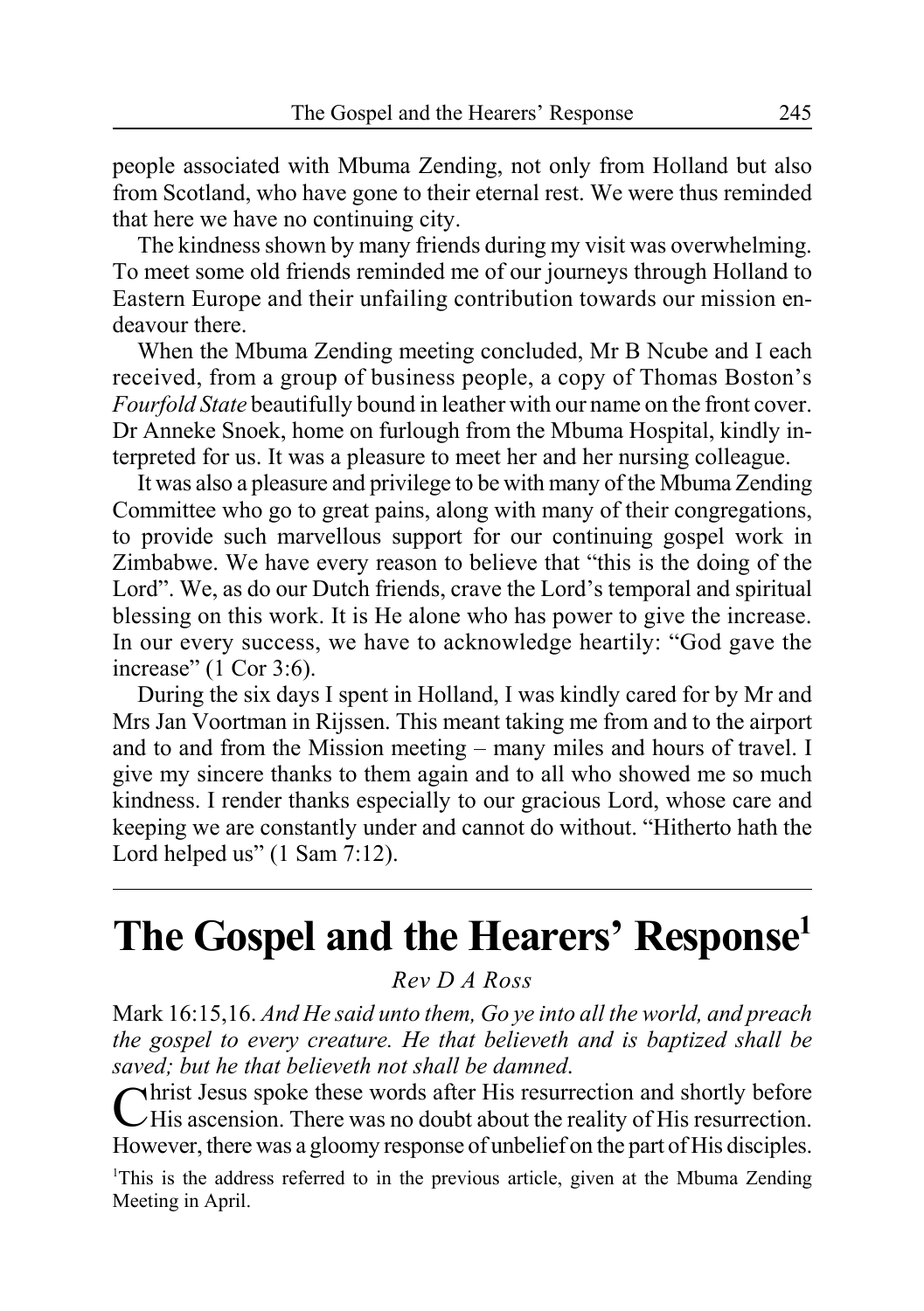This unbelief brought a severe rebuke from Christ, especially as it was in the face of the many who testified to His resurrection. The rebuke of Christ is still given when sinners refuse to believe the preachers of the gospel, who do not believe those who testify to the person of Christ and the sufficiency and efficacy of His finished work.

I will now proceed to notice two points: (1.) The directive of Christ to preach the gospel. (2.) The response required from the hearers of the gospel. **1. The directive of Christ to preach the gospel.** "Go ye into all the world and preach the gospel to every creature." This directive contains one of the many doctrines of salvation stated in the Word of God. We may name a few that are germane to our text: heaven and hell, the day of judgement, man's responsibility and accountability with regard to the gospel call. We may also mention man's total depravity, his inability to bring about the radical change needed to fit him for heaven, his need of the new birth by the Holy Spirit. Furthermore, there is the doctrine of the atonement for sin made by Christ, which is limited to the elect, yet sufficient for all, for whoever is willing to have it. Christ gave this directive to the disciples, and thus to the Church today: "Go ye into all the world and preach the gospel to every creature".

In Mark 1:1 we read, "The beginning of the gospel of Jesus Christ, the Son of God." It is evident from this verse, as well as from others throughout the Word of God, that the gospel is given by Christ Himself. So we see that the gospel, and the preaching of it, have the highest authority possible – the authority of Christ the Son of God, as well as the authority of God the Father and God the Holy Ghost. This is clear from the Scriptures.

Moreover, the gospel always lifts up and highlights Christ as the only Saviour of sinners. Recall what was said by Saul of Tarsus, who regarded himself as the chief of sinners: "This is a faithful saying, and worthy of all acceptation, that Christ Jesus came into the world to save sinners; of whom I am chief" (1 Tim 1:15). The gospel then is all about Christ, a Saviour for lost sinners. The gospel is about this divine Person who is the Son of God and the Son of man, and who worked out salvation by satisfying divine justice: "Christ was once offered to bear the sins of many" (Heb 9:28).

Christ Himself preached the gospel incessantly to all kinds of sinners. He proclaimed, "I am the way, and the truth, and the life; no man cometh unto the Father, but by Me" (Jn 14:6). Christ proclaimed the gospel to Jews and Gentiles, religious and irreligious, rich and poor, self-righteous Pharisees and publicans and sinners. None were excluded.

Here in our text, Christ commits the gospel to His disciples, and commissions them to do as He did. He commands them: "Preach the gospel to every creature". The Apostles, in obedience to Him, did just that – for example,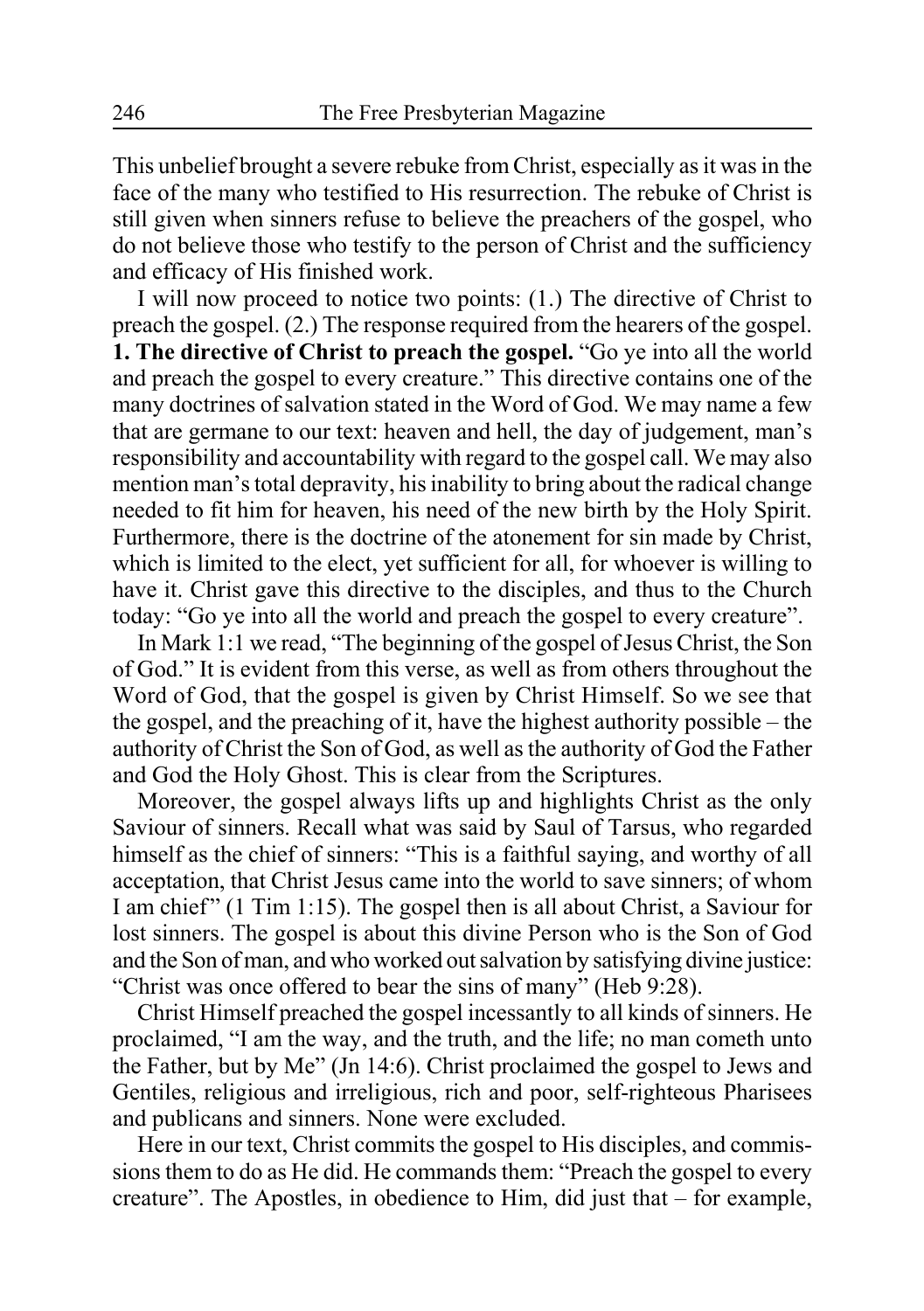Peter to the Jews and Paul to the Gentiles. As providence directed them, they did not hesitate to preach wherever, and to whoever, they were sent. The wonder is that the gospel has, since that time, spread throughout the world, and we are the happy recipients of this essential blessing, the gospel.

But let us remind ourselves what the word "gospel" means, namely, *good news*; that is, good news for sinners like ourselves. This is apparent from Luke 2:10,11, where we read that an angel came to the shepherds as they watched their flocks, saying, "Fear not; for, behold, I bring you good tidings of great joy, which shall be to all people. For unto you is born this day in the city of David a Saviour, which is Christ the Lord." Then "suddenly there was with the angel a multitude of the heavenly host praising God, and saying, Glory to God in the highest, and on earth peace, good will toward men" (vv 13,14).

It is evident also from this heavenly proclamation that gospel preaching was not to be limited to the Jews or any other group of people: it was to "be to all people". So the Saviour directed His disciples to go "into all the world, and preach the gospel to every creature". It is news that is to be reported continuously. It is news to which no other news can compare. How great and good is the news, "Christ Jesus came into the world to save sinners"!

Now an anxious sinner may ask, Is this news really for me? Well, I ask you sinners who are anxious about death and eternity, What does this text say? It says clearly, "Go ye into all the world, and preach the gospel to *every creature*". May you not rightly conclude: The gospel surely is as much for me as it is for my neighbour, as also for all to whom it is addressed?

**2. The response required from the hearers of the gospel.** We see from the text that the main response required by the Saviour is belief. He assures us that the person who believes will be saved, while the person who does not believe will be damned: "He that believeth and is baptized shall be saved; but he that believeth not shall be damned".

Those who believe obviously believe the gospel of Christ – that is, they not only believe the reality that Christ Jesus is the Saviour, but they also believe *in* Him. They, in the exercise of faith, rely for salvation on the Person and finished work of Christ. They trust in Him – that through Him alone there is forgiveness of sin. Only by faith in Christ alone do they obtain justification, as well as adoption and sanctification. They are convinced of what Christ says about Himself: "I am the way, the truth, and the life; no man cometh to the Father, but by Me" (Jn 14:6). They are also convinced that it is necessary to believe, as the Saviour states, "He that believeth . . . shall be saved". (Baptism is here added, evidently as a testifying to their believing.)

The text confronts us with the duty to believe in Christ. No excuses are permissible. Christ Jesus, as we see in Mark 16:14, reproved the disciples for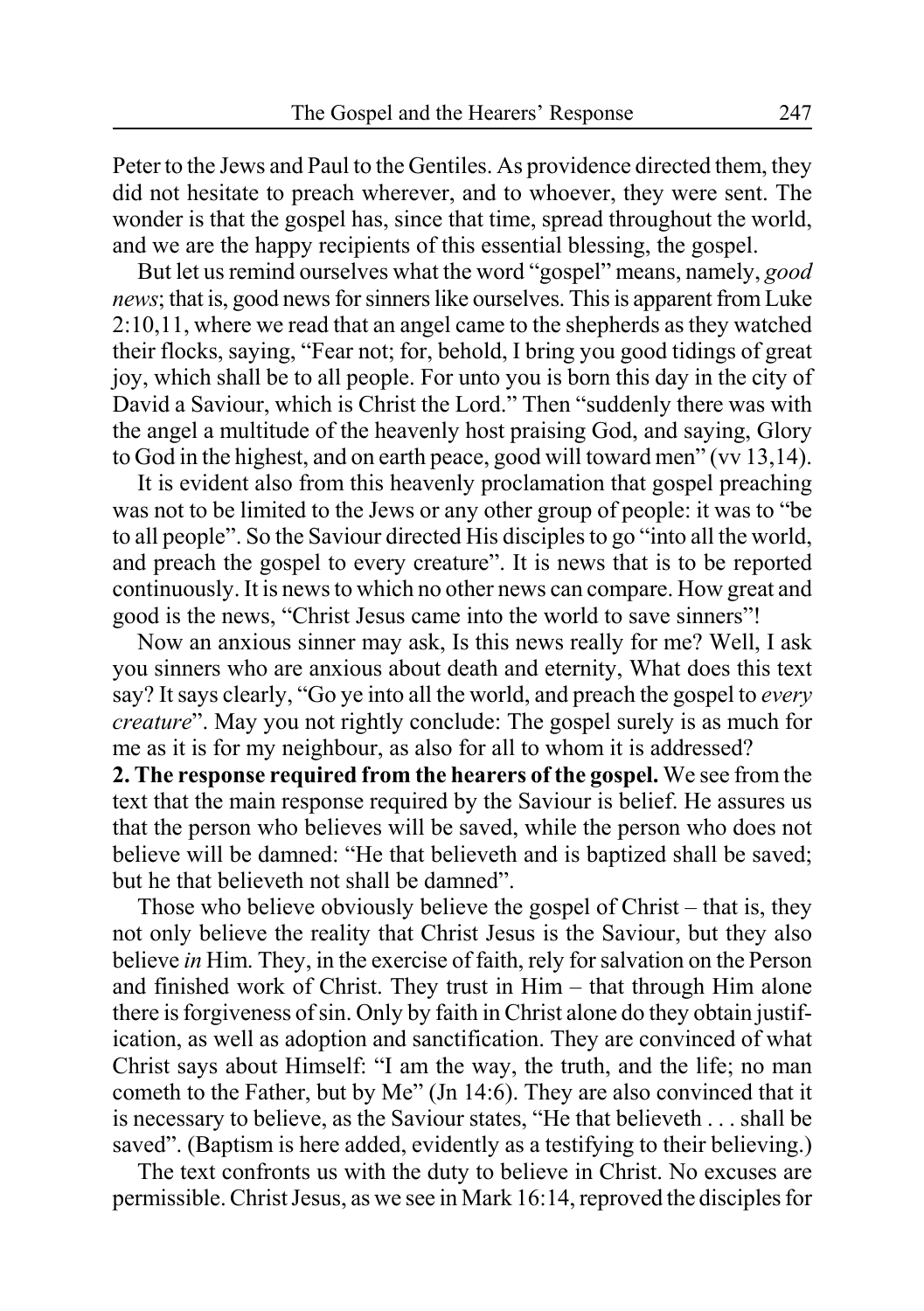their unbelief, showing that He would not entertain any excuses for their unbelief in His resurrection. Rather He firmly rebuked them. Therefore it is our duty to believe the gospel. Only when a sinner believes does he have pardon, justification, adoption, sanctification and the hope of heaven at last. When we look at the other side of Christ's statement, we see that where there is no believing, there is no pardon, no justification, no adoption, no sanctification, no heaven at last – only hell, eternal damnation. Truly, in our text, Christ assures us of the certainty of these matters: if we believe, we shall be saved – if we do not believe, we shall be damned.

Indeed the Word of God as a whole assures us of the great evil of not believing. See what 2 Thessalonians 1:8 says about the divine Judge: "In flaming fire taking vengeance on them that know not God, and that obey not the gospel of our Lord Jesus Christ". Note also Hebrews 4:2: "For unto us was the gospel preached, as well as unto them: but the word preached did not profit them, not being mixed with faith in them that heard it". Again, Revelation 21:8 refers to those sinners who at last will "have their part in the lake which burneth with fire and brimstone: which is the second death", among whom are specifically the "unbelieving".

Those who are under the gospel, but are rejecting Christ Jesus, imagine their excuses will be acceptable before the great white throne on the Day of Judgement. They foolishly imagine they can challenge God. But when unbelievers will suffer damnation, they will remember, as never before, gospel commands to believe and gospel invitations to come to Christ. Such gospel calls as these will come to mind: "Seek ye the Lord while He may be found, call ye upon Him while He is near: let the wicked forsake his way, and the unrighteous man his thoughts; and let him return unto the Lord, and He will have mercy upon him; and to our God, for He will abundantly pardon" (Is 55:6,7). They will have to cry out, Alas, I never did seek Him.

Christ, in effect, confirms this gospel directive from Isaiah when He says in the Sermon on the Mount, "Ask, and it shall be given you: seek and ye shall find". Paul, in preaching to the heathens in Athens, echoed and confirmed it: "God . . . now commandeth all men everywhere to repent" (Acts 17:30). The solemn reality is that, in hell, these gospel directives will come to the minds of the lost and their consciences will loudly testify to their neglect of "so great salvation" as was to be had in Christ Jesus. This will make their suffering in hell many times more terrible than those who never heard the gospel.

Well, dear friends, we have reason to rejoice in our gospel privileges. The gospel in the Word of God says loudly to us: "Christ Jesus came into the world to save sinners," assuring us that multitudes were saved through believing. Think of Manasseh the murderer, Saul of Tarsus the persecutor, Mary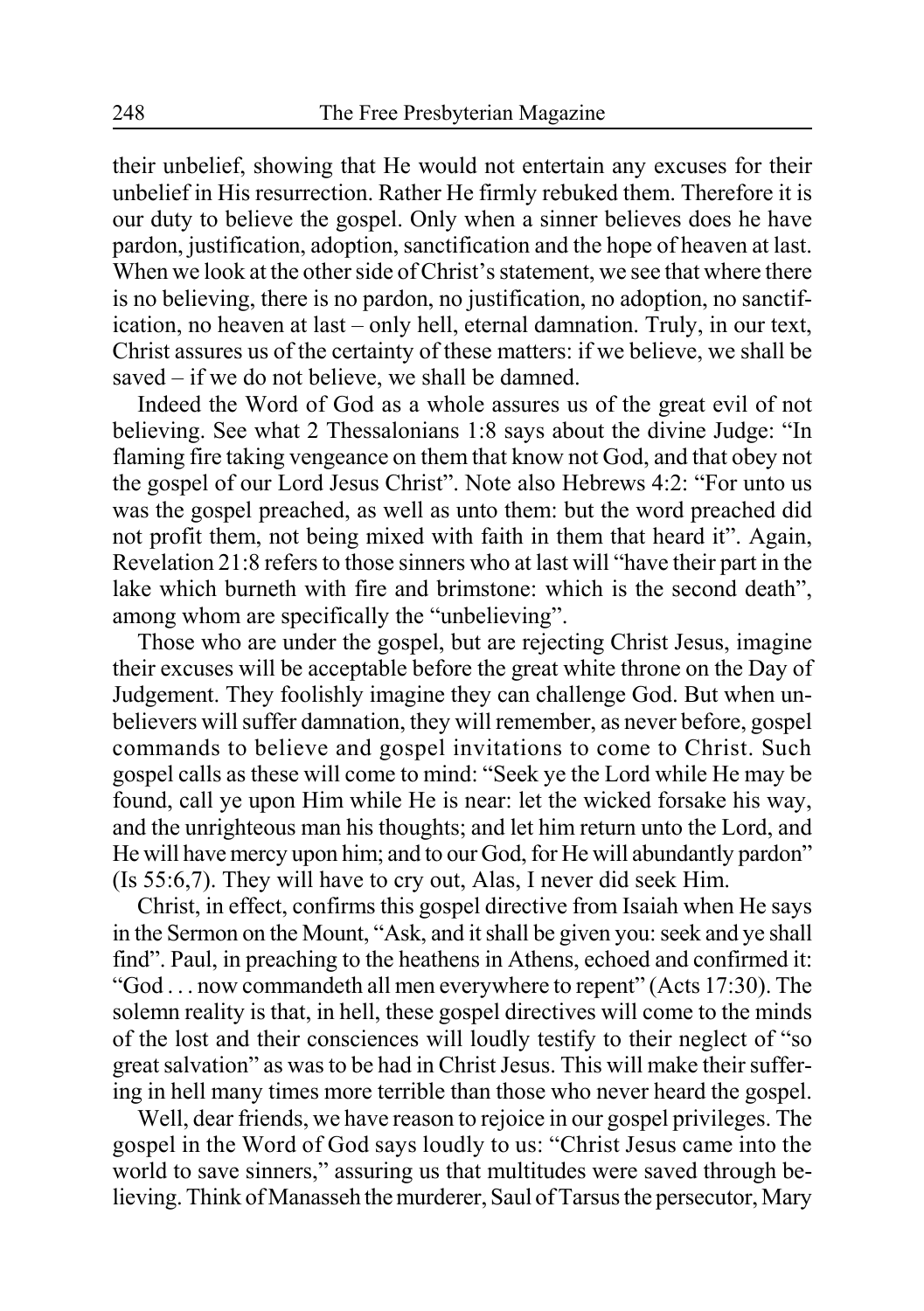Magdalene who was possessed with devils, the adulterous woman of Samaria, Nicodemus the self-righteous teacher in the synagogue – all these and more. The vilest of hell-deserving sinners were "saved through faith". Scripture also records the cases of backslidden believers who were brought again into communion with Christ their Saviour. So we are assured that "none perish that Him trust" (metrical Psalm 34:22).

This is the gospel which we in the Free Presbyterian Church of Scotland endeavour to preach, the gospel we live for and work for, the gospel we send to Africa, to the Jews, to Ukraine and other lands. It is to continue spreading abroad the gospel that we receive gifts of money from Holland. It is well worth living for this labour in the Lord to our last breath. And as we preach, we are deeply conscious that the success of the gospel lies in the power of God. We need the same blessing as those whom Peter refers to: "Them that have preached the gospel unto you, with the Holy Ghost sent down from heaven" (1 Pet 1:12).

Others who went before us, missionaries from Britain, Holland, Germany, America and other places, laboured in their own day. To this day there are those who continue to labour for the sake of the gospel, so that poor, lost, weary, hell-deserving sinners may, by the grace of God, obey the gospel call, "Behold the Lamb of God!" (Jn 1:36). And as was true in Christ's time on earth, so it is now: "As many as received Him, to them gave He power to become the sons of God, even to them that believe on His name: which were born, not of blood, nor of the will of the flesh, nor of the will of man, but of God" (Jn 1:12,13).

We sincerely give our humble thanks to you, our Dutch friends, who have supported the work of the gospel in Africa over many years, through the educational and medical institutions; but we are especially indebted to you for directly contributing to the spreading of the gospel. Thank you.

# **The Abundance of Peace1**

*W K Tweedie*

Psalm 68:18. *Thou hast ascended on high, Thou hast led captivity captive: Thou hast received gifts for men; yea, for the rebellious also, that the Lord God might dwell among them*.

No man can be truly happy but the believer in Jesus; for surely no man can be happy while he lies under the load of unpardoned sin, and therefore under the wrath of the Holy One.

1 Taken, with editing, from Tweedie's volume, *Glad Tidings of the Gospel of Peace*.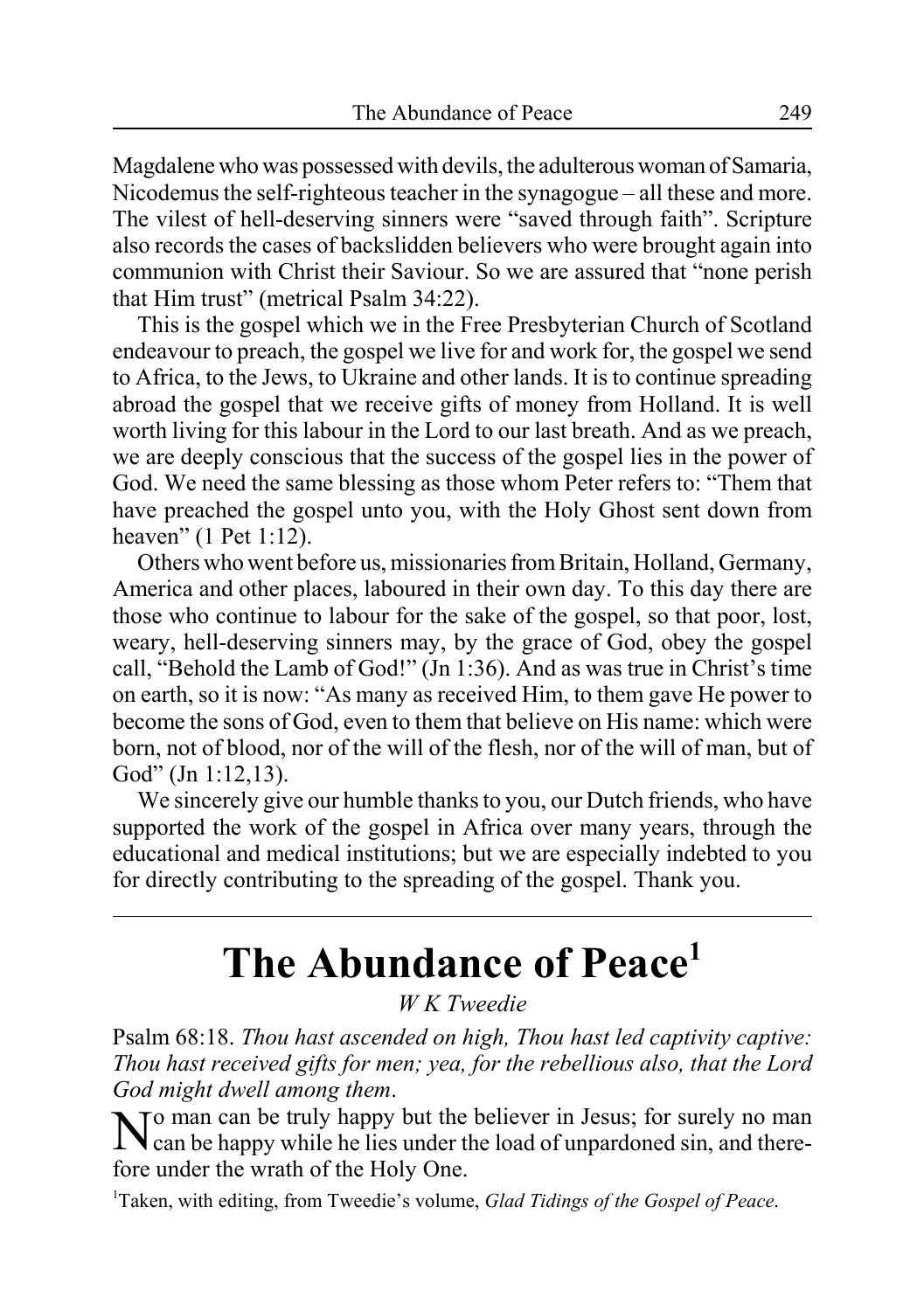But when sin is pardoned and God becomes our friend, how jubilant may the soul become! How full, how perfect is its peace; how rich its portion; how exhaustless its joy! Now "light is sown for the righteous, and gladness for the upright in heart". The Prince of Peace is at once that soul's Saviour and its portion. It may walk with "the very God of peace". It may enjoy "the peace of God, which passeth all understanding;" or to say all in one, the kingdom of God is within the soul; and that is "righteousness, and peace, and joy in the Holy Ghost". He who led captivity captive and received gifts for men, even for the rebellious, has taught them to walk with God again. The Lord God is to dwell in them and walk in them. He is to be their God, and they are to be His sons and daughters.

But the *gifts* which the Prince of Peace thus received for men are countless. Does the believer veer and change? The unchanging One is now his portion. Does he sin? The God of pardons blots out iniquity. Does the believer pray? God hears and answers. Is the believer afraid? His God defends. Is he bereaved and sad? His God comforts. Is the believer poor? He who led captivity captive imparts unsearchable riches.

In short, his God is a little sanctuary to him. He hides the believer in the hollow of His hand, and even his dying chamber may be turned into the ante-room of glory. Why then should the believer in Jesus be downcast and gloomy? Why should he hang down his head like a bulrush? Why act as if his God is not the Prince of Peace? Away, my soul, with that evil report against the truth. The Lord will no more forget His people than a mother will forget the infant of her love. Arise then from the dust. Look up to the Sun of Righteousness. Reflect some rays of His brightness; walk like a child of the light, and so win others to walk with you.

# **What Sin Deserves – Some Lessons1**

#### *Thomas Boston*

1. Every sin deserves God's wrath and curse. Let this commend the love . The forest sinners (Rom 5:8). O matchless love, which made Him willing to be made a curse for sinners, that they might be delivered from the curse of the law! What a flood of wrath must then come on Him, when He stood in the place of a whole elect world.

2. Let this convince you of the ill that is in sin. There is more ill in the

<sup>&</sup>lt;sup>1</sup>An edited extract from Boston's *Works*, vol 2. He has been expounding the words: "It is written, Cursed is every one that continueth not in all things which are written in the book of the law to do them" (Gal 3:10).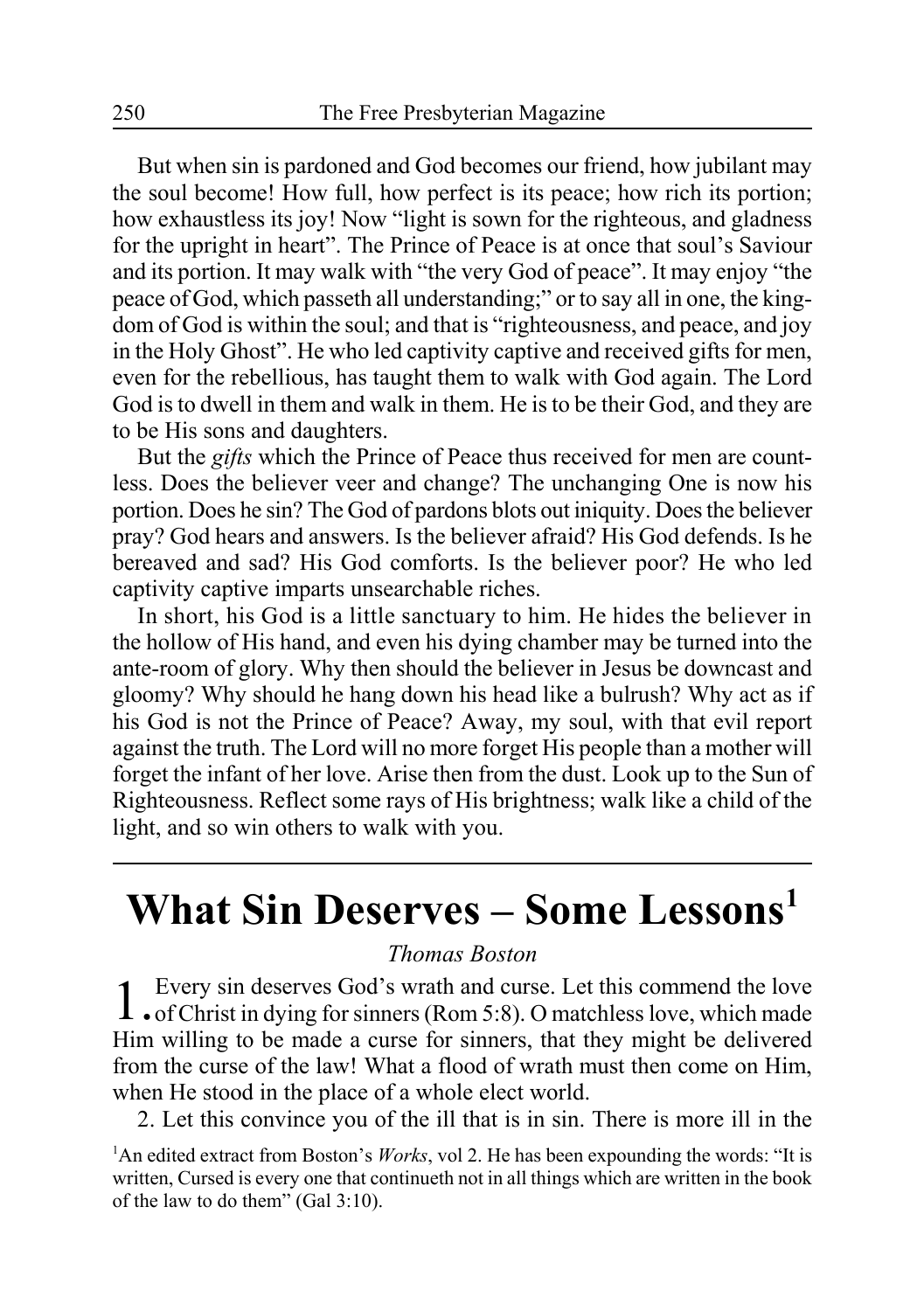least sin than in the greatest sufferings. Therefore never say, in compliance with a temptation, that it is but a little one, for the least sin will make you eternally miserable in hell. And can you reckon that a little evil which exposes you to God's curse here and hereafter?

3. Inexpressibly terrible is what many sins and gross sins deserve, when the least of them deserves God's wrath. If one sin deserves so much, how great must that wrath be which thousands and millions of them deserve! If an idle word deserves God's wrath and curse, what must deliberate lying words deserve but a deep place in the lake that burns with fire and brimstone?

4. Let believers admire free grace, pardoning mercy and atoning blood (Ps 32:1), that secure them from bearing what their sin deserves. Let them live to the Lord, by whom they live. Do not think little of your sins, believer, though there is now no condemnation for you, as you are in Christ Jesus, (Rom 8:1), for every one of your sins deserves God's wrath and curse, though they cannot bring it on. Yet tremble at your sinful thoughts; for you are like the three men in the fiery furnace, compassed with a fire of sin that would burn you up, but the effect of it is stopped by the mediation of Christ.

5. Sinners, be convinced of your absolute need of Christ. You must be united to Him, or else you are ruined for ever. Can you bear that wrath which incensed justice will inflict on all that are out of Christ? Can you get free of it without Him? Wherefore be alarmed and flee from the wrath that is to come to the Lord Jesus, who delivers all His people from it.

### **Book Review**

*Sermons on 2 Timothy*, by John Calvin, published by the Banner of Truth Trust, hardback, 482 pages,  $£16.00<sup>1</sup>$ 

The Christian Church is indebted to the Banner of Truth for yet another wellproduced volume of sermons by John Calvin (1509-1564). Those sermons, along with others on the Pastoral Epistles, were preached in Geneva during the years 1554-5. The translation from the original French has been newly done by Robert White. As explained in the introduction, there was an earlier translation by Laurence Tomson in 1579, but "the time has come for a fresh translation".

Clearly this Epistle was especially precious to Calvin, which is a point he makes in his first sermon, on chapter 1:1,2. "For my part", he states, "I know that this letter has done me as much good as any book of Scripture. Every day there is something of value in it. I do not doubt that those who study it

<sup>1</sup>Available from the Free Presbyterian Bookroom.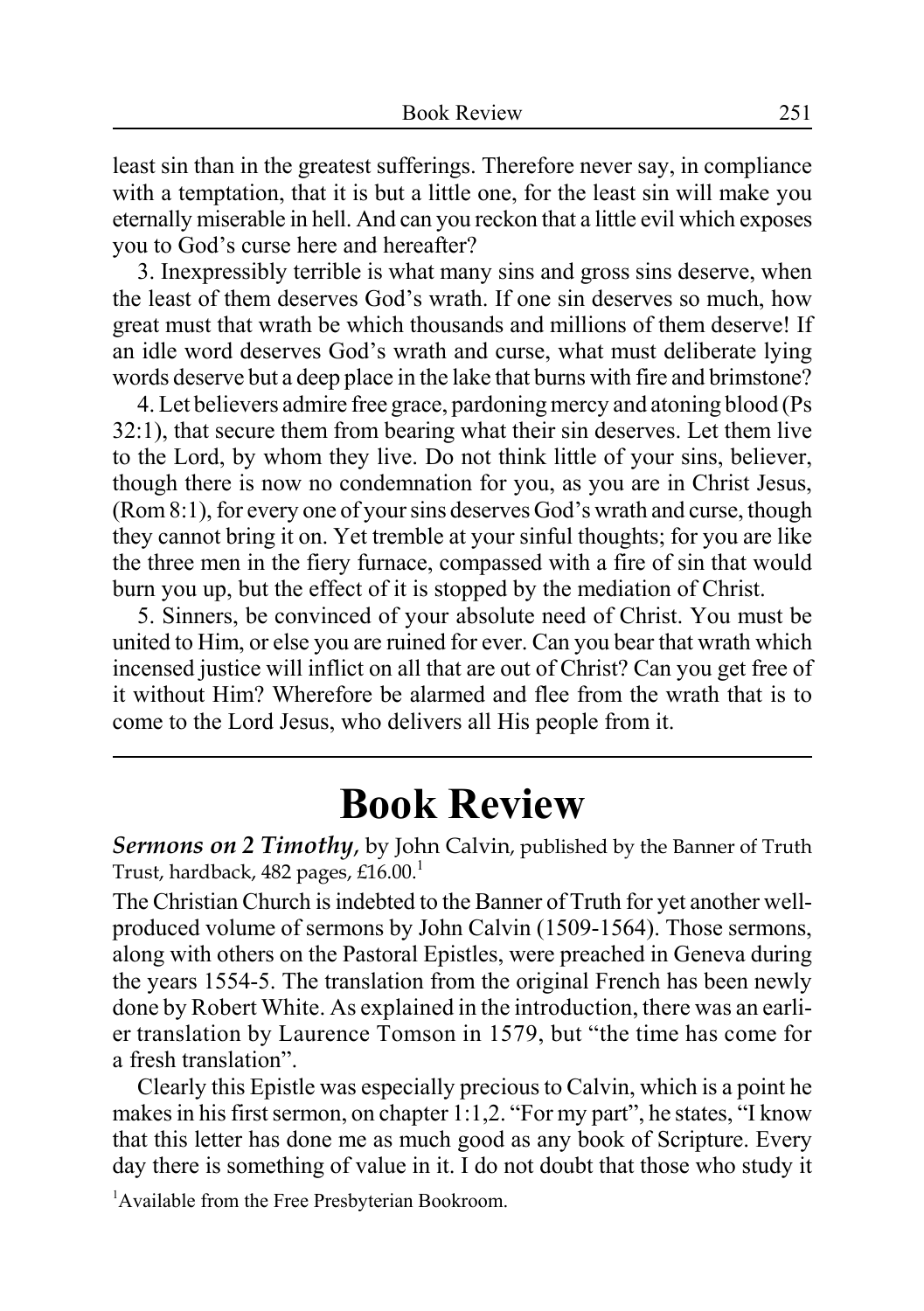will feel the same. If we want the kind of testimony to God's truth which will pierce our hearts, we can do no better than tarry here. We would need to be extremely sleepy and utterly mindless for God not to work in us once we hear the truths which will come to light. This is something we should think about before we begin our study."

In his Outline, Calvin gives the historical background to the Epistle, as well as its purpose: "Paul's main concern is to confirm Timothy in the faith of the gospel and to urge him to be steadfast in proclaiming it". He continues: "The Apostle was facing death, which he was soon to suffer for his witness to the gospel. What we read here, therefore, must be interpreted in terms of Christ's kingdom, the hope of eternal life, the nature of Christian conflict, steadfast confession of Christ and the certainty of God's truth – things not written in ink but in Paul's own blood. He asserts nothing for which he is not prepared to lay down his life. The letter is thus, in a sense, a solemn endorsement of Paul's own teaching."

This very helpful outline of the Epistle sets the scene for the 30 excellent sermons that follow, which usually cover two to four verses and have very fitting titles such as: "Loved by God", "Remembered in Prayer", "Called and Saved". The doctrines which Calvin brings out in those sermons are too many to refer to in this review, but one that especially stands out is that of election.

On chapter 1:8,9 Calvin asks, "On what does our salvation depend? On God's eternal election! God chose us before we ever existed. What could we have done at that point of time? Were we so clever or so well disposed that we could come to God? No, our salvation did not start when we reached the age of reason and discretion and began to have right feelings. It did not start then, but is grounded in God's everlasting election, made before the world began. What could we have done? Could we have made our presence felt, or induced God to call us to Himself and to set us apart from the rest of mankind? Are we not astonishingly stupid if we think that we are deserving, and if we exaggerate our merits so as to cloak God's grace, imagining that they entitle us to come before Him?" (p 56).

Later, on chapter 2:10, in the sermon entitled, "A Sure Foundation", Calvin says about the seal of the foundation: "While, as Paul says, God's foundation endures, it is like a letter which has been closed and sealed. Why closed and sealed? Because God knows those that are His. The reason why we cannot identify them and decide that this one and that one is God's, is because God desires to humble us so that our eyes are either blind or dazzled. We must be content to know that God's election is secure; although concealed from us and not first of all divulged, it lies within His private counsel. If, therefore, God knows His own, we should not be surprised if we are often deceived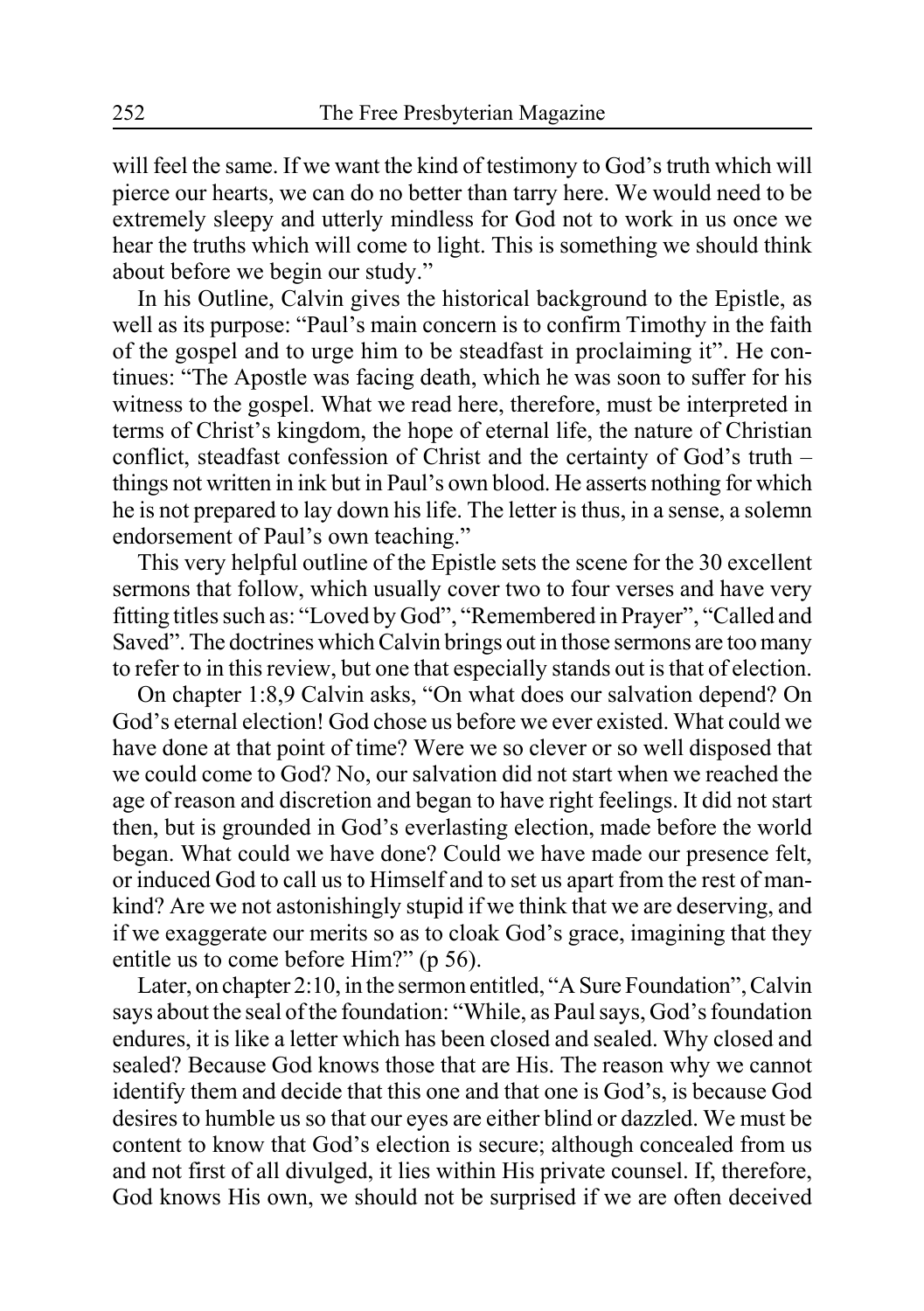when people fall away. Why? Because they were not known to us. God, however, is not deceived: He brings to pass whatever He has decided in His counsel" (p 201).

While emphasising God's sovereignty in choosing a people for Himself, Calvin is no fatalist, and in this same sermon he warns God's people against this danger as well as that of presumption. "There is an enormous difference between the sure confidence which believers have in their salvation and in their peace with God, and the unconcern felt by those who think of nothing, but who, as we say, trust to luck and hope that no harm will come their way. Men are much too negligent; they are for ever mindless of the dangers which surround them, so that they fail to call upon God and to hide beneath the shelter of His wings" (p 207).

As already noted, this Epistle was especially precious to Calvin, and this can be understood when one considers that the trials which he endured were not too dissimilar to those endured by the Apostle. That said, and although our situation now is somewhat different, these sermons cannot but touch a chord in the hearts of the Lord's people today and should be especially profitable to those of us who are called to preach the gospel.

We highly recommend this volume. (Rev) *W A Weale*

# **Protestant View**

### **Cardinal Newman to Become a "Saint"**

The Vatican has recently announced that Cardinal John Henry Newman (1801-1890) is to be canonised, that is, made a "saint" of the Roman Church, in October 2019. The canonisation results from the alleged "second miracle" attributed to Newman's intercession, after the first "miracle" which secured his "beatification" and paved the way for his now becoming a "saint". The second "miracle" was the reported healing of Melissa Villalobos, an American mother of five children who suffered a serious haemorrhage in her fifth pregnancy. This "miracle" was approved by the Pope on February 13, 2019. The Church of Rome has been trading on the credulity of its devotees for centuries by attributing allegedly-miraculous occurrences to its "saints."

In addition to the expected gush of tributes to Newman from various churchmen, the British Ambassador to the Vatican, Sally Axworthy, commented, "Cardinal Newman had a major impact on Catholic theology and on education worldwide. . . . He brought his experience from the Anglican Church to his work as a Catholic, bridging the two traditions. The canonisation will be an important moment for Britain, and for UK-Holy See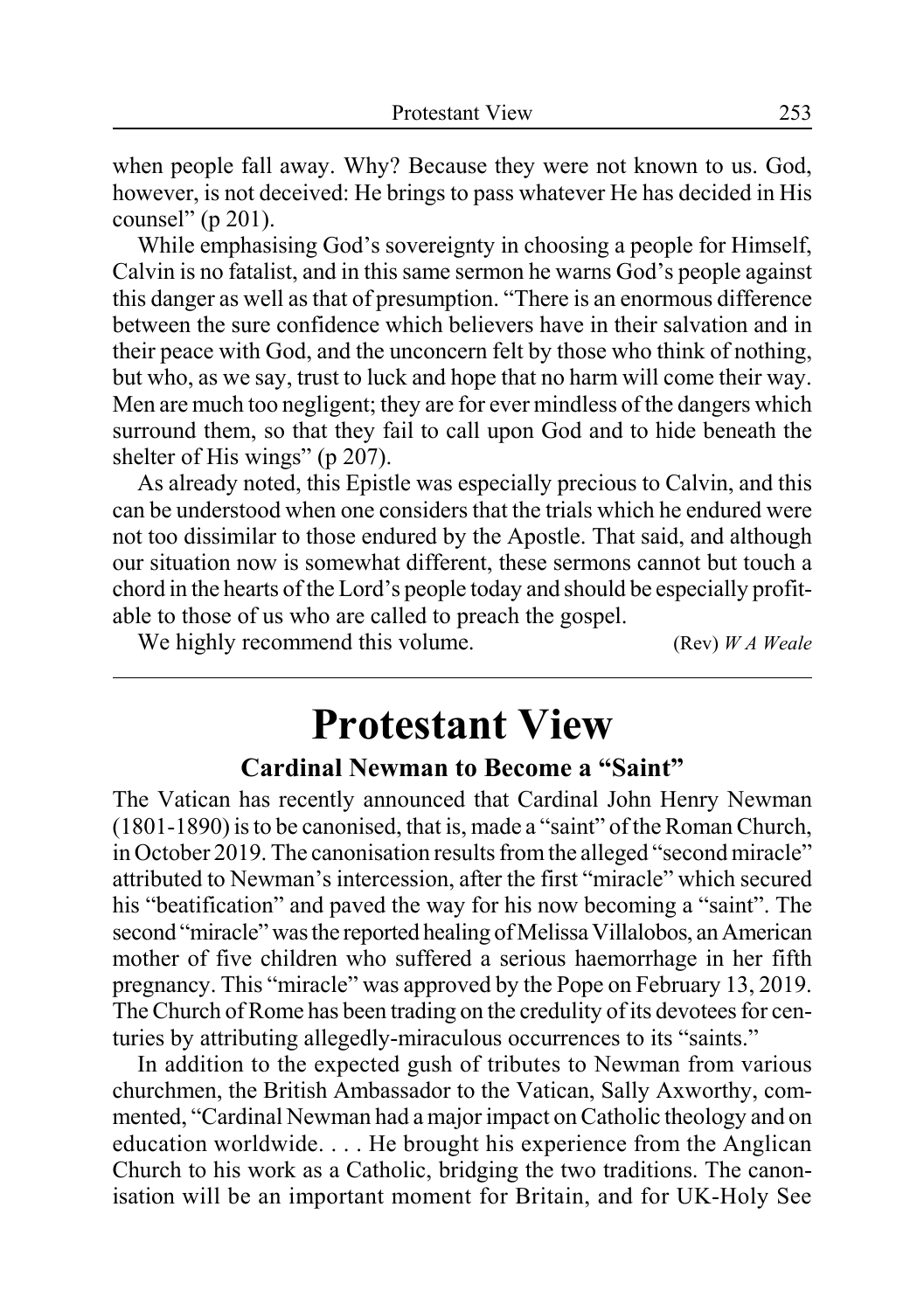relations." It is sad to read of high-ranking British Government officials uncritically endorsing the superstitious and fraudulent process of "canonisation", and going on to praise one of the most dangerous apostates of recent centuries as a figure useful in bringing Romanism and Anglicanism further together. We also believe that it is sinful of Her Majesty's Government to hold diplomatic relations with the Papal See, not least because it involves recognition of the unwarranted papal claim to temporal sovereignty as a head of state. *AWM*

## **Notes and Comments**

### **The Scottish Episcopal Church**

St Silas' church in the West End of Glasgow has recently become the fourth congregation since 2016 to break its ties with the Scottish Episcopal Church. Its Rector, Rev Martin Ayers, said in a statement, "Recent decisions of the Scottish Episcopal Church have made clear to us that the denomination does not regard the Bible as the authoritative word of God", and, "We believe that the Scottish Episcopal Church has moved away from the message of the Bible, and that we cannot follow them". Mr Ayers also cited the decision of the Church in the 1980s to move away from the 39 Articles as a key reason for the departure of St Silas' congregation. In a congregation of over 200, 86% agreed with him and voted to leave. They are now seeking to attach themselves to the Global Anglican Future Conference (Gafcon), an international movement of conservative Anglicans.

It was in the Scottish Episcopal Church that Richard Holloway was Bishop of Edinburgh from 1986 to 2000: he denied the virgin birth and the divinity of Christ and now describes himself as an agnostic. He says his faith began to ebb away in the 1960s, and yet he still accepted the position of bishop. He apparently quietly "married" homosexual couples since the 1970s. He resigned his bishopric in 2000 but only the Most High can measure the damage done to souls, and to Christ's cause at large, by such an influential man.

In 2017 the denomination put itself at variance with God's Word, and with global Anglicanism, by stating that marriage need not be between a man and a woman. The Episcopal Cathedral authorities in Glasgow invite same-sex couples to contact them with a view to marriage. Their website tells us they "believe that gay people and straight people are equally blessed by God and that the Bible teaches us that this is so". In 2017 the Religion and Morals Committee wrote to the Provost of the Cathedral, Rev Kelvin Holdsworth, after he invited an imam to take part in their worship and permitted him to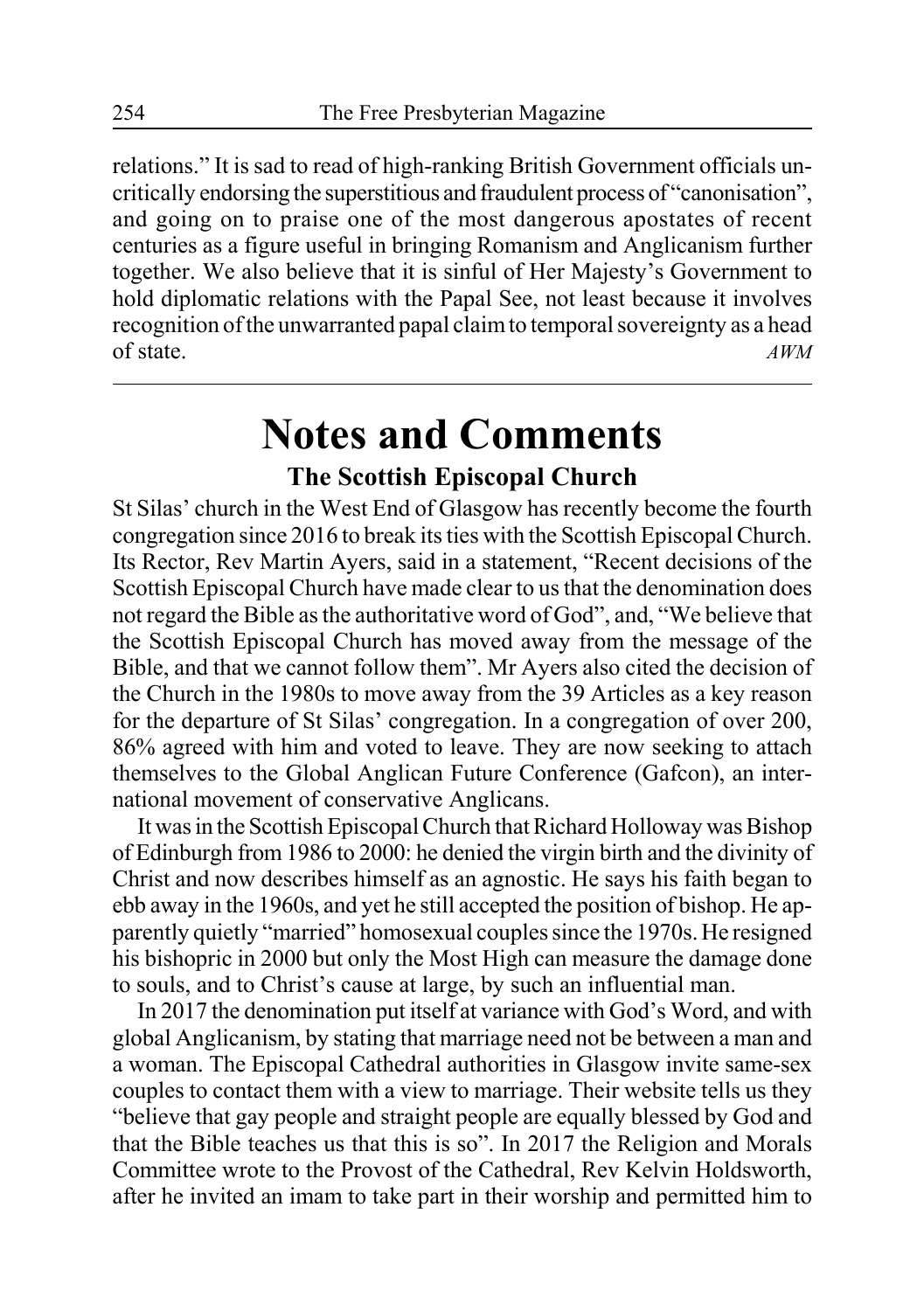read a passage from the Koran, which specifically denied the divinity of Christ. No apology or sentiments of regret were ever issued by Mr Holdsworth.

Last year Canon Anne Dyer, a supporter of homosexual rights, was appointed Bishop of Aberdeen and Orkney despite several members of the Episcopal clergy protesting at the appointment, describing it as divisive. The Scottish Episcopalians evidently continue to fall away from the sound doctrine that is taught in the Word of God, but it is encouraging that some, however far they may be from Reformed doctrine, worship and practice, recognise this and seek to distance themselves from a God-dishonouring Church.

There is much need for prayer for the pouring out of the Holy Spirit upon the churches. We long for that day when "they shall see eye to eye, when the Lord shall bring again Zion" (Is 52:8). *FRD*

#### **Dogs' Eyebrows**

Researchers at the University of Portsmouth have found that dogs have a muscle in their foreheads which enables then to raise their eyebrows in a way that appeals to humans. Wolves do not have this muscle. The muscle enables dogs to adopt a "doleful expression", and it has been found that dogs in shelters that deploy this expression get rehomed more quickly. Eye-contact is important for dog-human social interaction. Dogs are far more ready to establish eye-contact with human beings than either wolves or chimpanzees are, and they often use eye-contact to know when communication is relevant and directed at them. They also often establish eye-contact with humans when they cannot solve a problem on their own.

The research itself is quite interesting, but the scientists then go on to speculate about the supposed evolutionary origin of this eyebrow muscle. Such evolutionary speculation seems to be obligatory now in biology papers. Perhaps dogs did "micro-evolve" from wolves (micro-evolution is change within a species, or a "kind" as the word is used in Genesis, as opposed to macroevolution which is what is claimed to result in the production of totally new species), and perhaps this muscle does confer a "micro-evolutionary advantage", but the entire absence of the muscle in wolves rather suggests that this is not what happened. The evolutionary speculation in biology does not seem to be subject to the same rigorous criticism expected in other academic disciplines. Perhaps there would be little of it left if it was. *DWBS*

### **Church of Scotland Minister Deposed**

A Church of Scotland minister was deposed in June for various instances of gross immorality. Given the immorality that is tolerated in the Church of Scotland, this comes as something of a surprise. In this case the immorality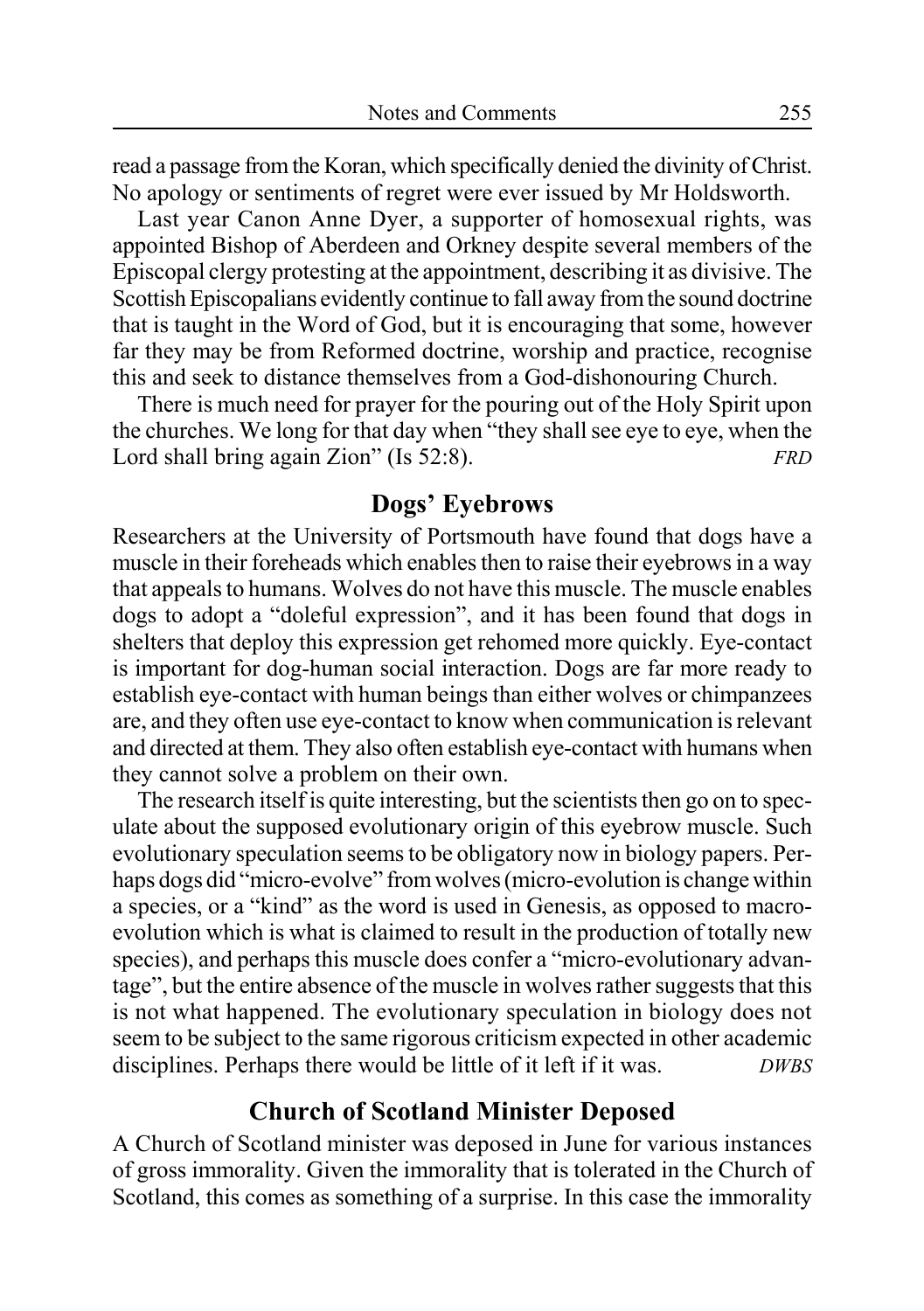was of a heterosexual nature: had it been homosexual, perhaps it could have been committed with impunity. The biblical examples of Sodom (Gen 19) and Gibeah (Jdg 19) show that the tendency of the sodomite movement is towards immorality with no restraint at all, and the Church of Scotland may yet come to this. The Presbyterial Commission that dealt with the man faulted him, not for his immorality as sinful, but for the various surrounding circumstances: "he was in a relationship with someone else"; "he had betrayed the trust he owed to her as a minister"; "he had no intention of being in a committed relationship with her". If the Church of Scotland were in better days, members of the Presbyterial Commission would now be deposed as well, for unfaithfulness to Scripture. *DWBS*

# **Church Information**

**Meetings of Presbytery** (DV)

*Northern:* At Dingwall, on Friday, August 9, at 7 pm, for the induction of Rev A W MacColl.

At Dingwall, on Tuesday, August 27, at 2 pm.

*Asia Pacific:* At Sydney, on Friday, August 30, at 10.30 am.

*Southern:* At Glasgow, on Tuesday, September 24, at 2 pm.

*Zimbabwe:* At Bulawayo, on Tuesday, October 8, at 11 am.

*Western:* At Lochcarron, on Tuesday, October 22, at 11 am.

*Outer Isles:* At Stornoway, on Tuesday, November 5, at 11 am.

### **Theological Conference**

This year's Theological Conference will be held, God willing, in Glasgow, on Tuesday, October 29, and Wednesday, October 30, with Rev Roderick Macleod as chairman. It is expected that the following papers will be read, all in public:

| <b>Saving Faith</b>                                                          | Rev K M Watkins |  |
|------------------------------------------------------------------------------|-----------------|--|
| Singing the Psalms of God: a History of Psalmody                             | Dr R J Dickie   |  |
| <b>The Synod of Dort</b>                                                     | Mr Jan Freeke   |  |
| <b>John Kennedy of Dingwall</b>                                              | Rev K D Macleod |  |
| <b>Prophets of the Captivity: Jeremiah, Ezekiel and Daniel Rev W A Weale</b> |                 |  |
| (Rev) J R Tallach, Convener, Training of the Ministry Committee              |                 |  |

### **Jewish and Foreign Missions Fund**

By appointment of Synod, the second of the year's two special collections for the Jewish and Foreign Missions Fund is to be taken in congregations during August. *W Campbell*, General Treasurer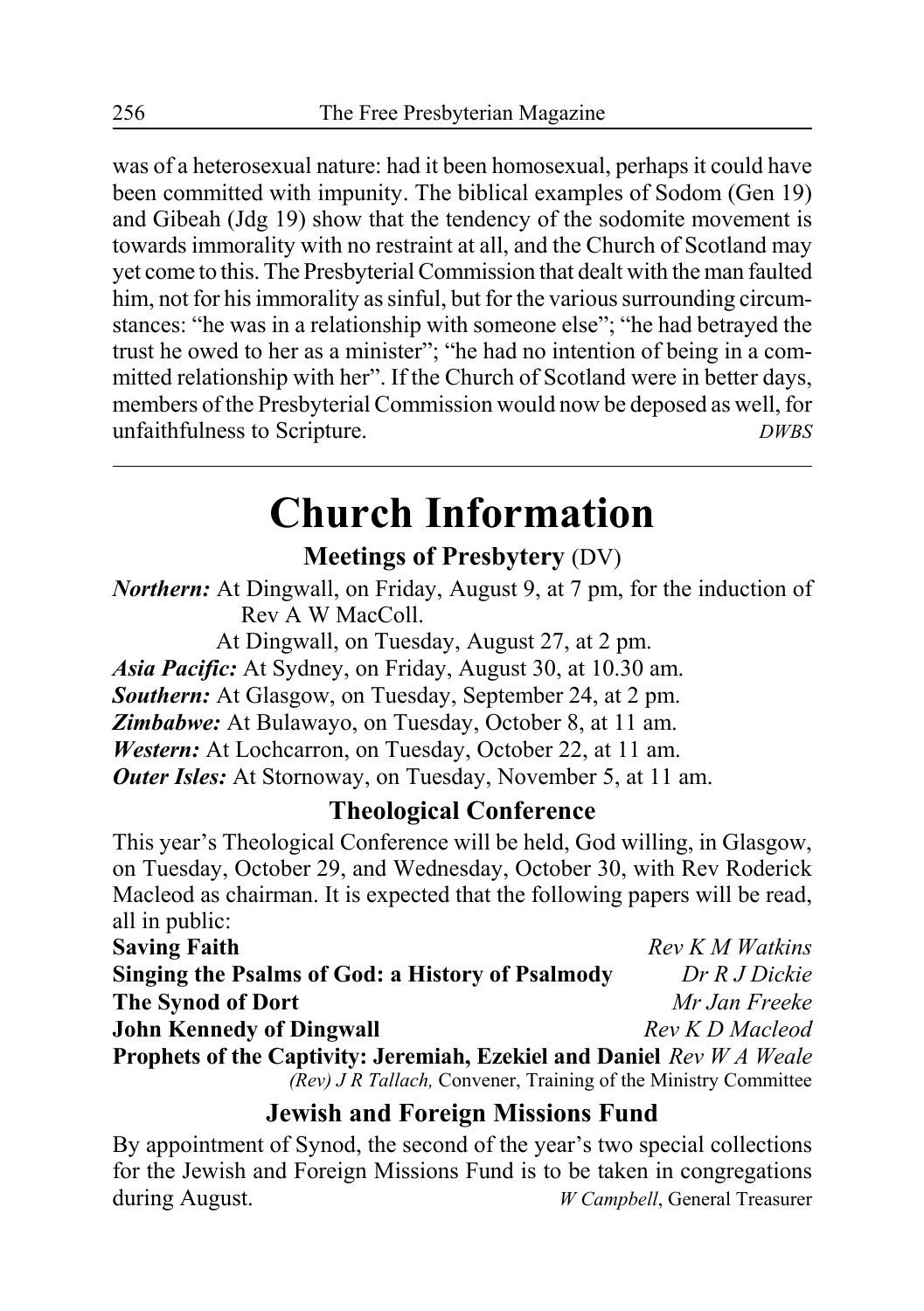### **FREE PRESBYTERIAN PLACES OF WORSHIP**

#### **Scotland**

**Aberdeen:** 2 Alford Place, AB10 1YD, Sabbath 11 am, 6 pm; Tuesday, 7.15 pm. Rev D W B Somerset BSc DPhil, 18 Carlton Place, Aberdeen, AB15 4BQ; tel: 01224 645250.

**Bracadale Duirinish-Strath: Struan:** Sabbath 12 noon. **Glendale** and **Vatten:** Sabbath 6pm, alternately. Thursday 7 pm, rotating between Struan, Vatten and Glendale. Contact Rev I D MacDonald; tel: 01478 612110.

**Dingwall:** Church, Hill Street, IV15 9JP: Sabbath 11 am, 6.30 pm; Wednesday 7.30 pm. **Beauly** (Balblair): Sabbath 6.30 pm, Thursday 7.30 pm. Contact Mr K H Munro; tel: 01463 831783.

**Dornoch:** Sabbath 11.30 am. Manse tel: 01862 810615. **Bonar:** Sabbath 6 pm. Wednesday 7.30 pm (alternately in Dornoch and Bonar). **Lairg:** Church and Manse; **Rogart:** Church; no F P services. Contact Mr A Sutherland; tel: 015494 02115.

**Edinburgh:** 63 Gilmore Place, EH3 9NU, Sabbath 11 am, 6 pm; Thursday 7.30 pm. Rev D Campbell MA, 35B Barnton Avenue West, Edinburgh EH4 6DF; tel: 0131 312 8227, e-mail: dcampbell1560@gmail.com.

- **Farr** (by Daviot)**:** Sabbath 12 noon. **Tomatin:** Sabbath 12 noon. **Stratherrick:** Sabbath 12 noon. (Each of these services is held once in three weeks as intimated). **Farr:** Thursday 7.30 pm (as intimated). Contact Mr M J Schouten; tel: 01463 221776.
- **Fort William:** Monzie Square, Sabbath 11 am, 6 pm as intimated. Manse: 15 Perth Place, PH33 6UL; tel: 01397 708553. Contact Mr D A McKinnon. Tel: 01397 702597.

**Gairloch** (Ross-shire): Sabbath 11 am, 6.30 pm. Prayer meeting in **Strath**, Thursday 7.30 pm. Rev A E W MacDonald MA, F P Manse, Gairloch, Ross-shire, IV21 2BS; tel: 01445 712247.

**Glasgow:** St Jude's Church, 137 Woodlands Road, G3 6LE. Sabbath 11 am and 6.30 pm; Wednesday 7.30 pm. Rev R MacLeod BA, 4 Laurel Park Close, Glasgow, G13 1RD; tel: 0141 954 3759.

- **Greenock:** Sabbath 2.30 pm, held in Free Church of Scotland hall, 14 Jamaica Street, PA15 1XX. Sabbath 2.30 pm. Contact Rev R MacLeod; tel: 0141 954 3759.
- **Halkirk:** Sabbath 11.30 am; Thursday 7.30 pm. Rev W A Weale, F P Manse, Bridge Street, KW12 6YG; tel: 01847 831758. **Thurso:** Duncan Street; Sabbath 5 pm; **Strathy:** Sabbath: 6 pm (first and third Sabbaths of month).
- **Harris (North): Tarbert:** Sabbath 12 noon, 6 pm. **Tarbert** and **Stockinish:** Tuesday 7.30 pm alternately. Rev J B Jardine BD, F P Manse, Tarbert, Isle of Harris, HS3 3DF; tel: 01859 502253, e-mail: northharris.fpc@btopenworld.com.
- **Harris (South): Leverburgh:** Sabbath 12 noon, 6 pm; Wednesday 7 pm. **Sheilebost:** as intimated. Rev K M Watkins BA, F P Manse, Ferry Road, Leverburgh, Isle of Harris, HS5 3UA; tel: 01859 520271.
- **Inverness:** Chapel Street, IV1 1NA; Sabbath 11 am, 6.30 pm; Wednesday 7.30 pm. Rev K D Macleod BSc, 11 Auldcastle Road, Inverness, IV2 3PZ; tel: 01463 712872.

**Kinlochbervie:** Sabbath 6 pm; **Scourie:** Sabbath 11:30 am, Tuesday 7 pm (as intimated). Contact Dr A Ross; tel 01971 502099.

**Kyle of Lochalsh:** Sabbath 6 pm. Manse tel: 01599 534933. Contact Rev D A Ross; tel: 01445 731340.

**Laide** (Ross-shire): Sabbath 12 noon, 6 pm; Wednesday 7.30 pm. Rev D A Ross. F P Manse, Laide, IV22 2NB; tel: 01445 731340. **Lochcarron:** Sabbath 11 am, 6 pm; Wednesday 7 pm. Manse.

**Lochinver:** Church. No F P services at present. Manse.

- **Ness:** Sabbath 12 noon, 6 pm; Wednesday 7 pm. Rev A W MacColl MA PhD, F P Manse, Swainbost, HS2 0TA; tel: 01851 810228. **North Tolsta:** Sabbath 12 noon, 6 pm; Thursday 7 pm; 1st Monday of month 7 pm. Manse tel: 01851 890325. Contact Rev J R Tallach; tel: 01851 702501.
- **North Uist: Bayhead:** Sabbath 12 noon, 6 pm; Thursday 7.30 pm (fortnightly). Manse tel: 01876 510233. Contact: Rev J B Jardine; tel: 01859 502253.

**Oban:** Church and Manse. No F P services at present.

**Perth:** Pomarium, off Leonard Street. Sabbath 11 am, 6 pm; Wednesday 7.30 pm. Contact Rev D Campbell; tel: 0131 312 8227.

**Portree:** Sabbath 12 noon, 6.30 pm; Wednesday 7 pm.. Rev I D MacDonald BA, F P Manse, Achachork, Portree, IV51 9HT; tel: 01478 612110.

**Raasay:** Sabbath 12 noon, 6 pm. Contact Rev I D MacDonald; tel: 01478 612110.

**Shieldaig:** Sabbath 11 am; **Applecross:** Sabbath 6pm. Tuesday 7 pm (alternately in Shieldaig and Applecross). Shieldaig manse tel: 01520 755259, Applecross manse tel: 01520 744411. Contact Rev D A Ross; tel: 01445 731340.

**Staffin:** Sabbath 12 noon, 5 pm; Wednesday 7 pm. Rev D Macdonald, F P Manse, Clachan, Staffin, IV51 9HY tel: 01470 562243.

**Stornoway:** Matheson Road, Sabbath 11 am, 6.30 pm; Thursday 7.30 pm. **Achmore:** Sabbath 12 noon; Tuesday 7 pm. Rev J R Tallach MB ChB, 2 Fleming Place, Stornoway, HS1 2NH; tel: 01851 702501.

**Tain:** Church. **Fearn:** Church. No F P services. See Dornoch and Bonar.

**Uig (Lewis) Miavaig:** Sabbath 12 noon Gaelic, 6 pm English; Wednesday 12 noon. Manse tel: 01851 672251. Contact Rev A W MacColl; tel: 01851 810228.

**Ullapool:** Sabbath 11 am, 6 pm; Wednesday 7.30 pm. Manse: Quay Street, IV26 2UE; tel: 01854 612449.

#### **England**

**Barnoldswick:** Kelbrook Road, Sabbath 11 am, 6 pm; Friday 7.30 pm; Wednesday 8 pm, alternately in Sandbach and Gatley. **South Manchester:** Sabbath 6.00 pm, in Trinity Church, Massie Street, Cheadle (entry at rear of building). Contact Mr R Middleton, 2 Emerald Drive, Sandbach, CW11 4ND; tel: 01270 761673.

**Broadstairs:** Sabbath 11 am, 5 pm at Portland Centre, Hopeville Ave, St Peter's; Tuesday 7 pm at Friends' Meeting House, St Peter's Park Rd. Contact Dr T Martin; tel: 01843 866369**.**

**London:** Zoar Chapel, Varden St, E1. Sabbath 11 am, 6.30 pm; Wednesday 7.15 pm. Rev J MacLeod MA, 6 Church Ave, Sidcup, Kent, DA14 6BU; tel: 0208 309 1623.

#### **Northern Ireland**

**Larne:** Station Road. Sabbath 11.30 am, 6.30 pm. No F P services. Contact Rev R Macleod; tel: 0141 954 3759.